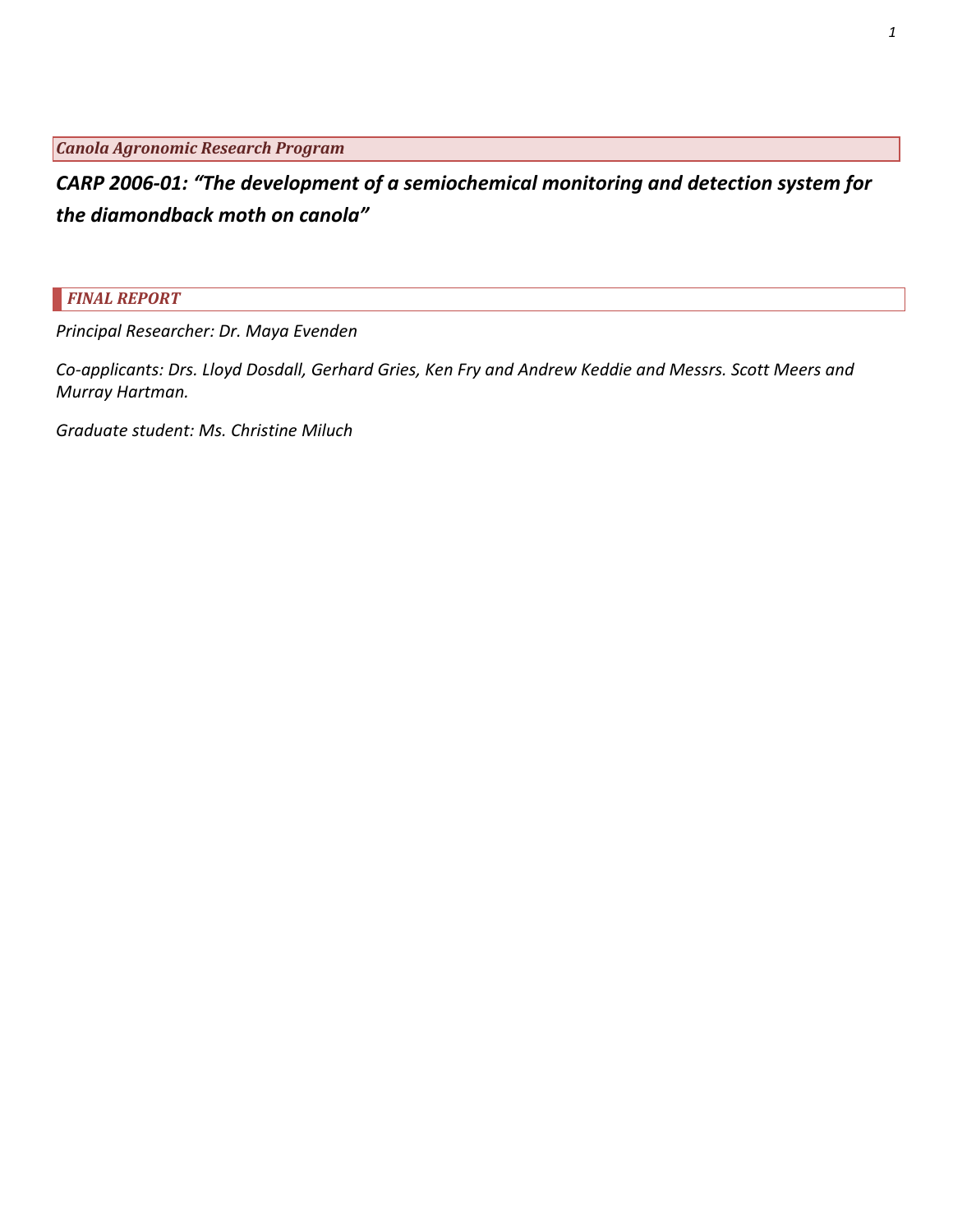|    | <b>Table of Contents</b> |                                                                                                                           |  |
|----|--------------------------|---------------------------------------------------------------------------------------------------------------------------|--|
|    |                          |                                                                                                                           |  |
|    |                          |                                                                                                                           |  |
|    |                          |                                                                                                                           |  |
|    |                          | Chapter 1. Assessment of commercially-available pheromone monitoring tools for diamondback moth in canola5                |  |
| 1. |                          | <b>Methods and Materials</b>                                                                                              |  |
|    | а.                       |                                                                                                                           |  |
|    | b.                       |                                                                                                                           |  |
| 2. | Results                  |                                                                                                                           |  |
|    | а.                       |                                                                                                                           |  |
|    |                          |                                                                                                                           |  |
| 3. |                          |                                                                                                                           |  |
|    |                          |                                                                                                                           |  |
| 1. |                          | <b>Methods and Materials</b>                                                                                              |  |
|    | а.                       | Effect of pheromone blend on the attractiveness of pheromone-baited traps to male diamondback                             |  |
|    | b.                       | Effect of pheromone dose, lure type and lure age on the attractiveness of pheromone-baited traps to male                  |  |
|    |                          |                                                                                                                           |  |
|    | c.                       | Effect of host cues in combination with pheromone on the attractiveness of baited traps to diamondback                    |  |
|    | d.                       |                                                                                                                           |  |
| 2. | Results                  |                                                                                                                           |  |
|    | а.                       | Effect of pheromone blend on the attractiveness of pheromone-baited traps to male diamondback                             |  |
|    |                          |                                                                                                                           |  |
|    | b.                       | Effect of pheromone dose, lure type and lure age on the attractiveness of pheromone-baited traps to male                  |  |
|    |                          |                                                                                                                           |  |
|    | c.                       | Effect of host cues in combination with pheromone on the attractiveness of baited traps to diamondback                    |  |
|    |                          |                                                                                                                           |  |
|    | d.                       |                                                                                                                           |  |
| 3. |                          |                                                                                                                           |  |
|    |                          | Chapter 3. Development of a pheromone-based monitoring system to predict larval densities of diamondback moth in canola22 |  |
| 1. |                          |                                                                                                                           |  |
| 2. |                          |                                                                                                                           |  |
| 3. |                          |                                                                                                                           |  |
|    |                          |                                                                                                                           |  |
|    |                          |                                                                                                                           |  |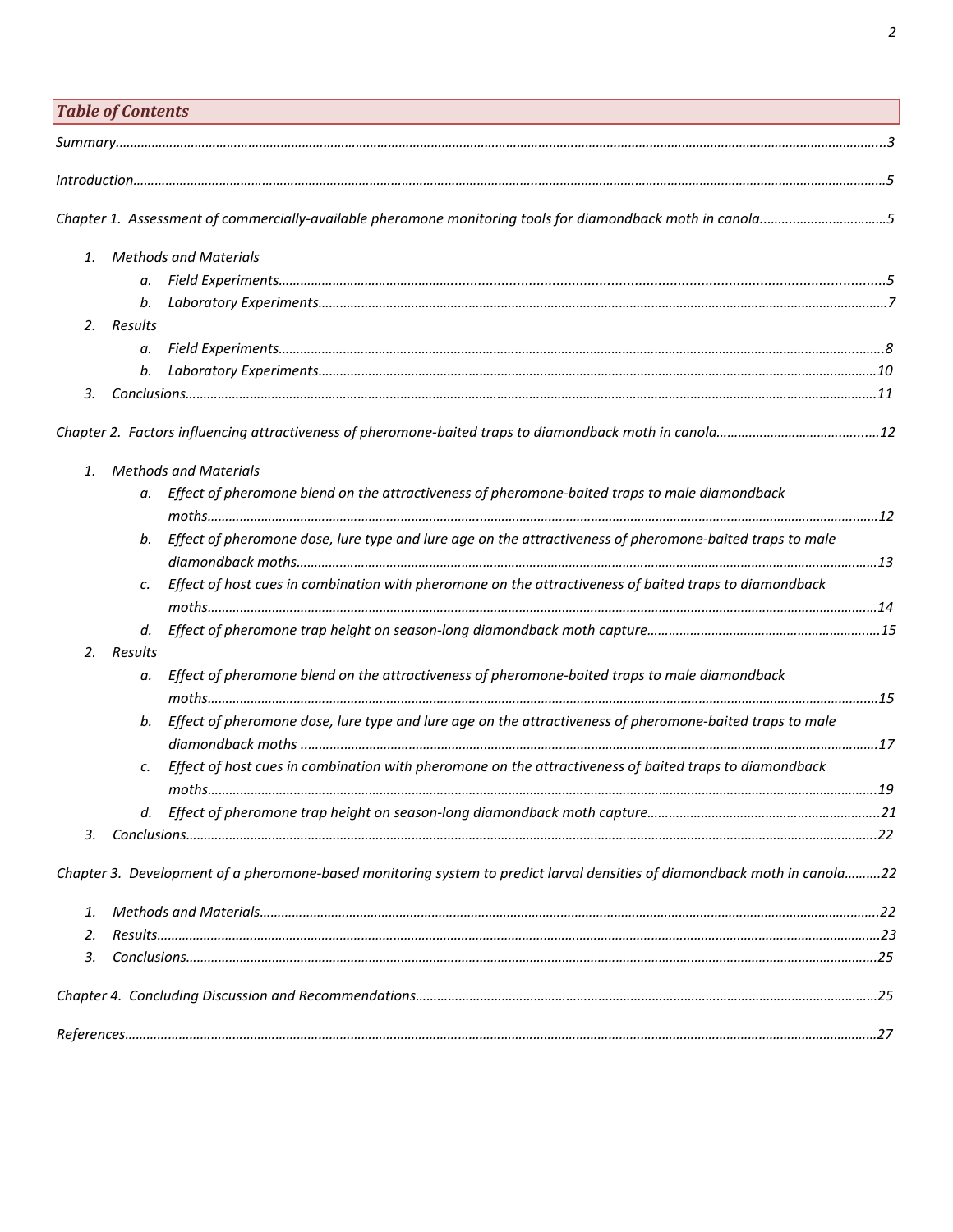### *Summary*

*The overall objective of this research was to develop a semiochemical‐based monitoring system for* diamondback moth on canola in western Canada. This research was designed to establish a system to help *producers determine the spatial and temporal distribution of diamondback moth and predict population* densities of the damaging larval stage. The original proposal was broken down into two phases of research: 1. *Pheromone‐based monitoring of diamondback moth males; and 2. Semiochemical‐based monitoring of diamondback moth females and natural enemies; and a third phase of research dissemination: 3. Communication of research findings and applications to the canola industry. The majority of our research* findings fall under the Phase I category, the scope of which has been greatly expanded since our initial application. There are limited findings in Phase 2 because we were unable to attract a significant number of *female diamondback moths to semiochemicals. This report will serve as our initial dissemination to industrial stakeholders as part of Phase 3 and it comes with specific recommendations to canola producers and commercial producers of pheromone lures as well as recommended avenues of future research.*

### *Phase 1: Pheromone‐based monitoring of diamondback moth males*

*Two season‐long, pheromone‐based monitoring experiments were conducted at sites located in all major canola‐growing regions of Alberta to evaluate five different commercially available pheromone lures. Traps baited with lures from APT (now APTIV) and PheroTech (now ConTech) consistently captured the greatest number of male diamondback moths. Attractiveness of lures was inversely related to pheromone release rate as determined in laboratory studies. Based on these, and other trapping experiments that directly compared the APT and PheroTech lures, it is recommended that the Prairie Pheromone Monitoring Network continue to use the PheroTech lures.*

*Three experiments tested the longevity of pheromone lures under field conditions. All three experiments* demonstrated that older lures were more attractive than fresh lures. It is therefore recommended that the *Prairie Pheromone Monitoring Network change the lure rotation schedule from the current three‐week rotation to a six‐week rotation. This will reduce the overall cost of the monitoring system.*

Grey rubber septa lures baited with the commercially-available PheroTech blend were more attractive to male *diamondback moths than red septa lures baited with the same blend. Laboratory studies indicated that the* increased attractiveness of the grey lures may be the result of a difference in the ratio of the released *components from the two lure types. It is therefore recommended that PheroTech (now ConTech) dispense* pheromone into grey rather than the red lures that are currently sold. However, the current pheromone dose used in the commercial PheroTech lures (100 µg) was the most attractive of several doses tested in both lure *types and should be retained in the commercially‐available lures.*

A season-long experiment tested the attractiveness of differently positioned traps baited with PheroTech lures. *Traps positioned at 50 cm above ground level and those positioned at canopy height throughout the season caught a similar number of diamondback moths which was greater than the number captured in traps*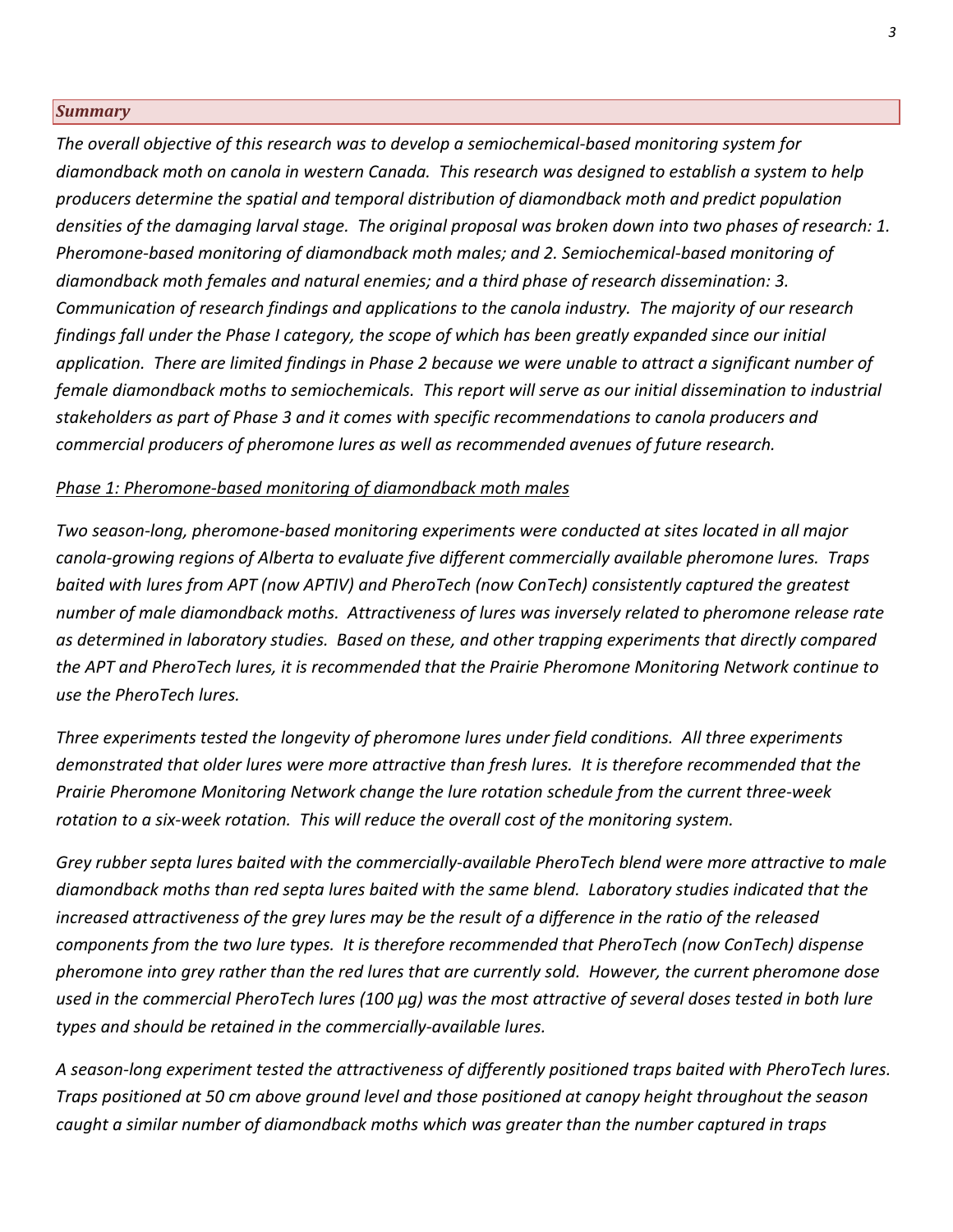*positioned at 2 m above the ground. Therefore we suggest that the Prairie Pheromone Monitoring Network change the currently recommended trap position of 2 m to 50 cm above the ground.*

*Trap catch in traps baited with the commercially‐available PheroTech lures was significantly related to densities of immatures sampled at the same sites when diamondback moth densities were moderate but not* when they were low. This indicates that pheromone traps can be used to predict subsequent larval population *densities but more research is required to establish an economic threshold based on pheromone‐based trap capture.*

*Although APT and PheroTech lures were consistently the most attractive commercially‐available pheromone lures tested, neither was as attractive as calling virgin female diamondback moths. Our laboratory studies demonstrated that male diamondback moths detected the three previously identified pheromone components from female pheromone gland extracts. However, our field trapping studies demonstrated that lures releasing pheromone blends with the acetate as the main component were more attractive than lures releasing pheromone blends with the aldehyde as the main component. Interestingly, all of the commercial lures we* tested release the less attractive blends with the aldehyde as the main component. We therefore recommend that future research is warranted to commercialize of a new pheromone lure releasing a new pheromone blend *in collaboration with ConTech.*

# *Phase 2. Semiochemical‐based monitoring of diamondback moth females and natural enemies*

In three field experiments we incorporated host cues into the pheromone-baited traps in an effort to enhance male response to traps and to attract females and natural enemies to traps. We tested the effect of trap colour (yellow vs. white) and the incorporation of a greenleaf volatile, Z3-hexenyl acetate, into pheromone lures. This greenleaf volatile was chosen as it has previously been shown to enhance male diamondback moth response to pheromone and it is not as toxic of some of the crucifer-specific compounds that are implicated in host-finding behavior in this species. However, the addition of host cues had no effect on the attractiveness of traps to male moths and did not result in the attraction of a significant number of females or natural enemies to traps. These cues were tested at two times in the field season when competing cues from the crop would differ (pre-bloom and bloom). The addition of the greenleaf volatile to the pheromone blend did not increase the attractiveness of the pheromone to male diamondback moths at any of the doses tested. As a result of these conclusive findings, we did not further pursue the development of a semiochemical-based lure targeting *female diamondback moths.*

The findings of this study have provided several easy to implement recommendations to improve the efficacy of *the pheromone‐based monitoring system currently used to monitor diamondback moth activity in the prairie* provinces. Our findings also demonstrate that pheromone-based monitoring is related to infestation levels, at *least at moderate population densities. Therefore, pheromone‐based monitoring should be encouraged and should be followed by sampling of immature stages. Further, we have made several recommendations to improve the pheromone formulation that may result in the development of a more attractive, commercially‐ available lure through future research and collaboration with ConTech.*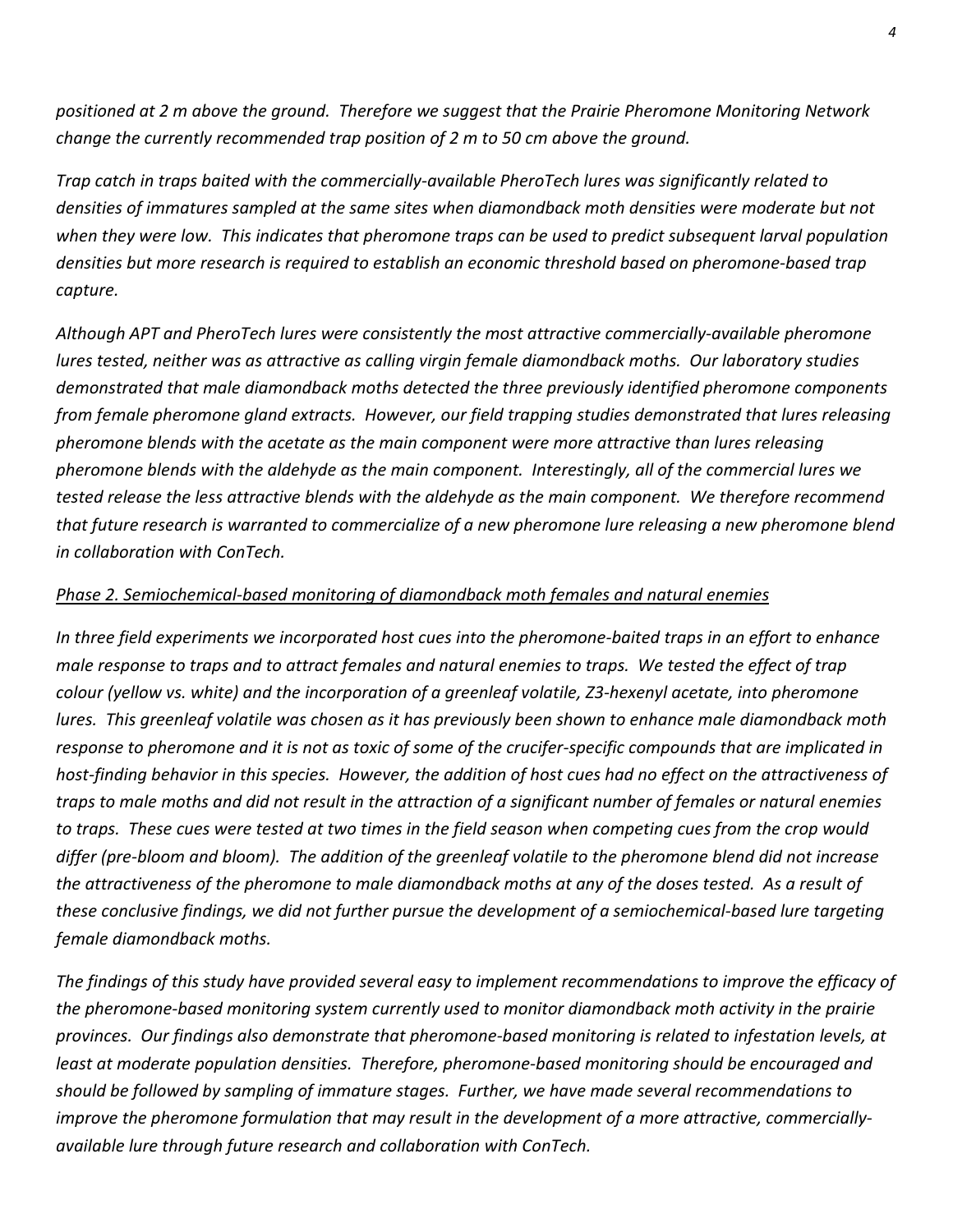### *Introduction*

*The diamondback moth,* Plutella xylostella *is a world‐wide pest of cruciferous crops (Talekar and Shelton,* 1993). In the Canadian prairies, this species is considered a serious pest of canola (Brassica napus and B. rapa). *diamondback moth was consistently ranked by canola producers in western Canada as one of their most significant insect problems (CCC 1999). Infestation of diamondback moth in the Canadian prairies is due primarily to migration of adult moths on wind currents from the south each spring (Phillip and Mengersen,* 1989). If sufficient numbers of moths arrive in canola crops and lay eggs, the resulting larvae and subsequent generations can cause significant damage to canola as they feed on all plant parts at various stages within the *growing season. Under outbreak conditions, insecticide application is necessary to control diamondback moth* and prevent large yield loss. This has resulted in large acreages of canola treated with insecticide in western *Canada. In 1985, approximately 467 860 ha were treated with insecticides to control diamondback moth in Alberta and Saskatchewan at a cost of \$11.9 million (Madder and Stemeroff 1988). An outbreak in* Saskatchewan in 1995 resulted in insecticidal treatment of 1.25 M ha that added \$40-50 million to canola production costs (WCCP 1995). More recently, 1.8 M ha of canola were treated with insecticides to control a *diamondback moth outbreak in 2001 (WCCP 2001). Another outbreak of diamondback moth affected the prairie provinces in 2005.* 

 *Pheromone‐baited traps can be used to monitor and detect male diamondback moth (Chisholm et al.* 1983, Suckling et al. 2002) and a pheromone-trapping network is in place in the prairie provinces. However, female-baited traps routinely capture more male moths than synthetic traps (Suckling et al. 2002) indicating that key chemical constituents may be missing from the lures currently used. Further, the significance of male moth capture to population densities has not been determined for diamondback moth on canola. The focus of *this study was to optimize pheromone‐based monitoring of diamondback moth on canola and determine if* trap catches can be indicative of population densities and crop damage. A second objective is to combine *pheromone and host plant volatiles to attract both female and male moths to semiochemical‐baited traps.*

# *Chapter 1. Assessment of commerciallyavailable pheromone monitoring tools for diamondback moth in canola*

### *Methods and Materials:*

### *Field Experiments:*

*Experiment 1 (2006). Comparison of commercially‐available diamondback moth sex pheromone lures.*

The purpose of this experiment was to compare various commercial diamondback moth pheromone lures (from 5 different companies) for their attractiveness to male diamondback moth. This initial experiment was conducted in 2006 at twenty sites located across Alberta in all agricultural districts where canola is grown. We tested pheromone lures from five different pheromone *companies located in Europe, Canada and the USA and a solvent control:*

- *1. Pherobank (The Netherlands) 5. ISCA Technologies (USA)*
- *2. PheroTech now ConTech (Canada) 6. Unbaited control*
- *3. APT now APTIV (USA)*
- *4. Trécé (USA)*
- 
-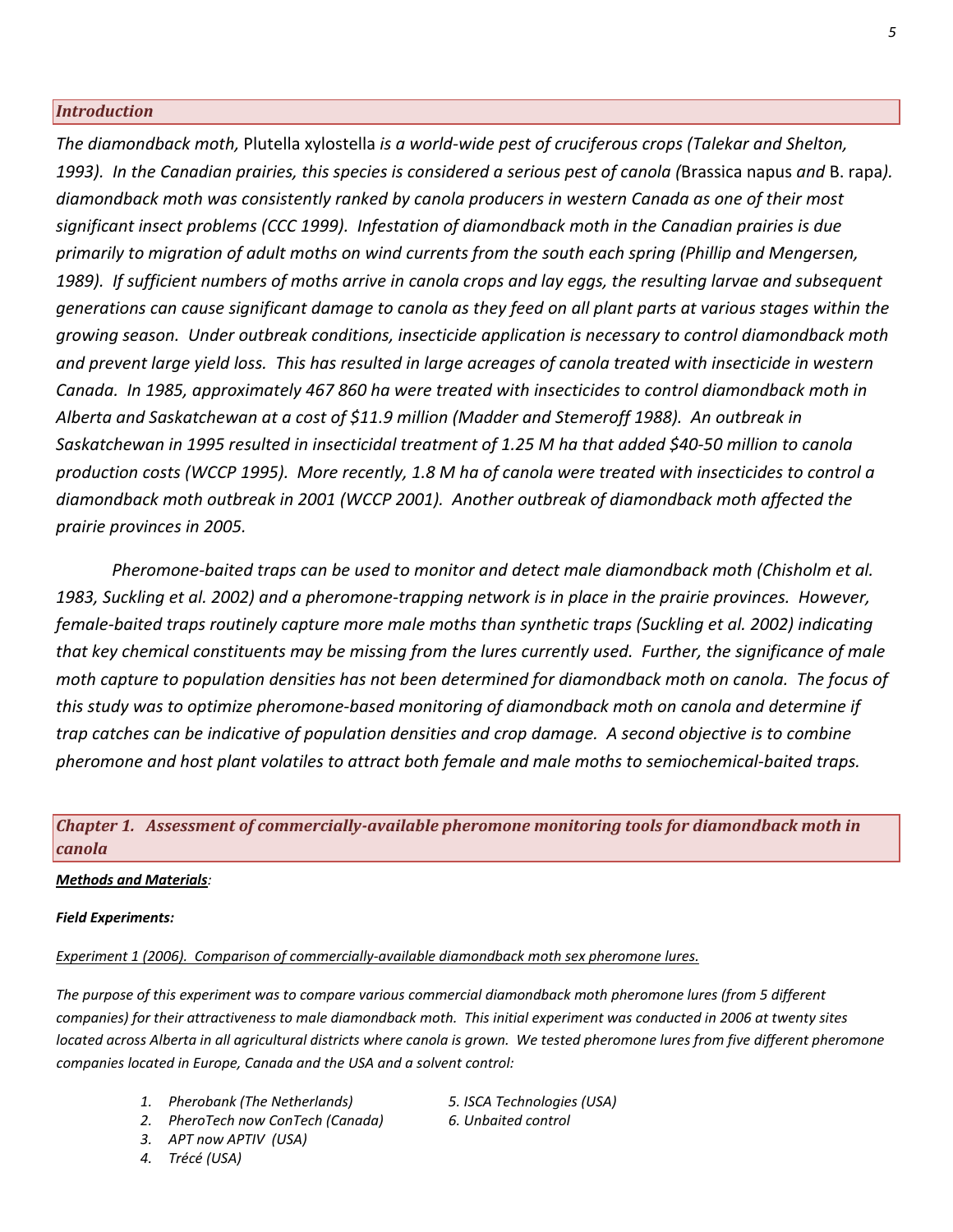As is conducted in the Prairie Pheromone Monitoring Network, canola fields were selected away from shelterbelts, steep ditches and greater than 1/2 kilometre away from a strong light source (such as a farm yard light). Traps consisted of plastic delta traps fitted with a removal sticky insert. Traps were placed in a linear transect at the edge of each field spaced 50 m apart and 1-1.5 m above the ground on an L-shaped hanger. One lure of each type was randomly positioned in a trap along the transect at each site. Traps were positioned at field sites during the first week of May 2006 and were monitored weekly until mid-August. Lures were changed at three-week intervals throughout the monitoring period, as is recommended in the Prairie Pheromone Monitoring Network. Male moth counts in pheromone-baited traps were normalized with a log x+1 transformation prior to analysis. The attractiveness of lures from the different companies was compared with a Randomized Block ANOVA on season-long moth counts. Multiple comparisons were made using the Student Newman-Keul's test (SigmaStat11). No moths were captured in 8 sites, so data from 12 of the 20 sites *were used in the analyses.*

### *Experiment 2 (2007). Comparison of commercially‐available diamondback moth sex pheromone lures.*

Experiment two was conducted in 2007 and compared the attractiveness of the same five commercial pheromone lures tested in 2006. Twenty field sites were established across Alberta and traps were erected in the beginning of May and monitored weekly until the middle of August. Sites were selected and traps were erected as in Experiment 1, but unlike Experiment 1 in 2006, lures used to bait traps in Experiment 2 were changed at 6-week intervals. Male moth counts in pheromone-baited traps were normalized with a log x+1 transformation prior to analysis. The attractiveness of lures from the different companies was compared with a Randomized Block ANOVA on season-long moth counts. Multiple comparisons were using the Student Newman-Keul's test (SigmaStat11). Data *from 15 sites were used in the analyses.* 

### *Experiment 3 (2006). Lure longevity experiment of PheroTech (now ConTech) pheromone lures.*

The purpose of this experiment was to determine the attractiveness of PheroTech (ConTech) monitoring lures after they have been aged under field conditions for various periods of time. PheroTech (ConTech) lures are the pheromone lures currently being used in the Prairie Pheromone Monitoring Network. We tested five differently aged lures at each of ten field sites in the Lethbridge area in *July 2006. These treatments were as follows:*

- *1. Fresh lures (0 week), directly from the freezer*
- *2. Lures aged for 2 weeks in outside enclosure at U of A*
- *3. Lures aged for 4 weeks in outside enclosure at U of A*
- *4. Lures aged for 6 weeks in outside enclosure at U of A*
- *5. Lures aged for 8 weeks in outside enclosure at the U of A*

Canola fields in the Lethbridge area were selected and traps were erected as in Experiment 1 above. Traps were placed in the field at the beginning of July 2006 and were monitored weekly for three weeks. Male moth counts after three weeks were normalized with a log x+1 transformation prior to analysis. The attractiveness of differently aged PheroTech lures was compared with a Randomized *Block ANOVA. Multiple comparisons were using the Student Newman‐Keul's test (SigmaStat11).*

### Experiment 4 (2008). Lure longevity experiment of PheroTech (now ConTech) and APT (now APTIV) pheromone lures.

This experiment tested the attractiveness of the two most effective commercial lures after they had been aged under field conditions *for various periods of time. The treatments tested were as follows:*

- *1. Fresh PheroTech (ConTech) lures (0 week), directly from the freezer*
- *2. PheroTech (ConTech) lures aged for 4 weeks in outside enclosure at U of A*
- *3. PheroTech (ConTech) lures aged for 8 weeks in outside enclosure at U of A*
- *4. Fresh APT (APTIV) lures (0 week), directly from the freezer*
- *5. APT (APTIV) lures aged for 4 weeks in outside enclosure at U of A*
- *6. APT (APTIV) lures aged for 8 weeks in outside enclosure at U of A*
- *7. Solvent control*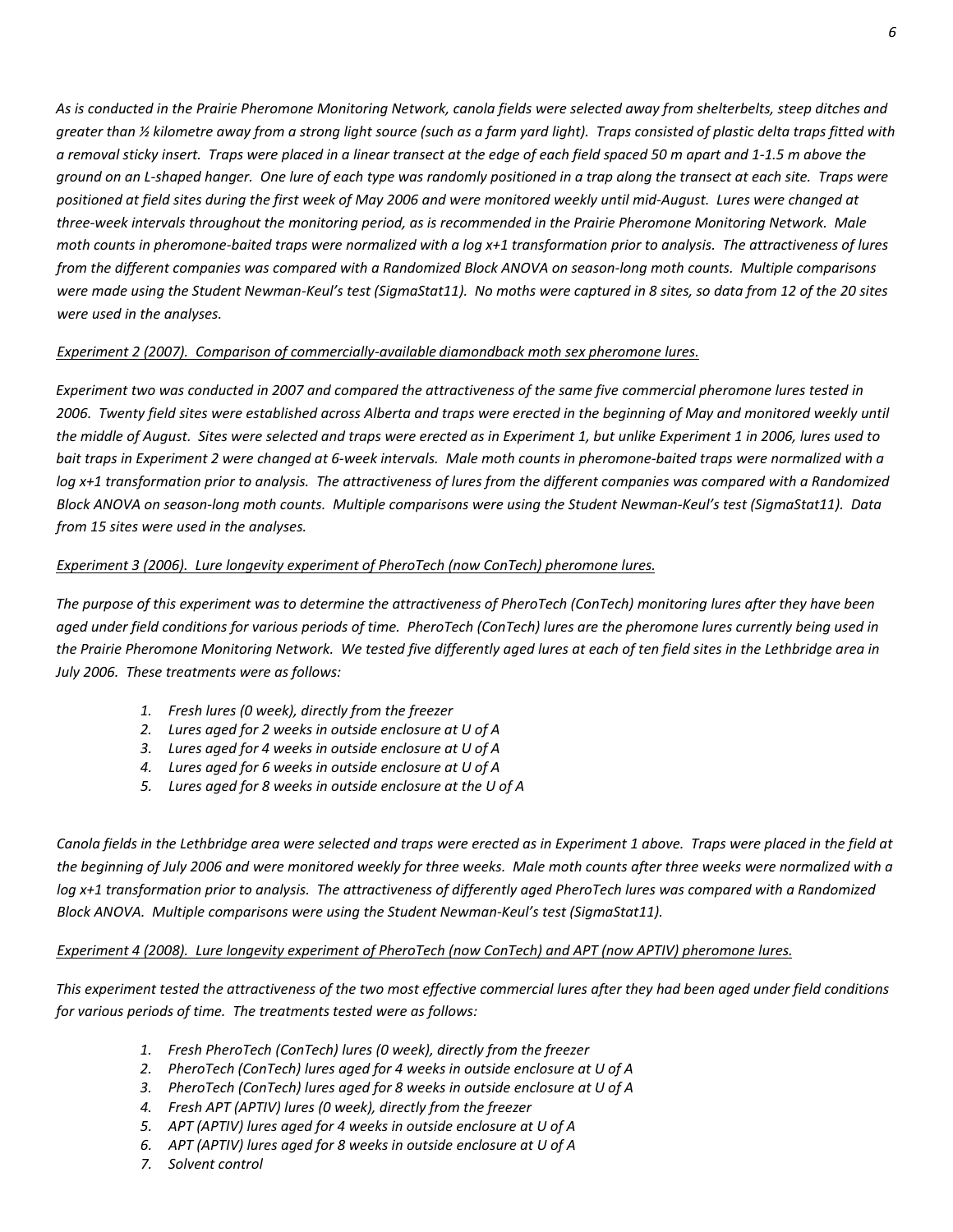Aged lures were used to bait one trap at each of eight field sites in the Lethbridge area in July 2008. Traps were positioned in the field as in Experiments 1-3 and were monitored every 2 weeks for a four week period. Total male moth counts after four weeks were used in the analysis. The attractiveness of differently aged PheroTech and APT lures was compared initially with a Three-Way ANOVA to determine the effects of site, lure source (PheroTech vs. APT) and lure age (0,4, and 8 weeks). Further analysis with a Randomized Block ANOVA followed by the Student Newman-Keul's test (SigmaStat11) allowed for comparison of trap catch among individual *treatments.*

# Experiment 5 (2007). Comparison of the attractiveness of PheroTech (now ConTech) and APT (now APTIV) pheromone lures with *calling, virgin female diamondback moths.*

The attractiveness of the two most effective commercial lures was compared to virgin female diamondback moths in a field cage study. Three field cages (1.8 m x 1.8 m x 1.8 m) were assembled at least 50 m apart on the University of Alberta South Campus Farm. In each cage two plastic delta traps (PheroTech International, Delta, BC) were positioned in the centre of the cage, 1 m above the floor and separated by 1 m diagonally across a potted canola plant in full flower. Test treatments were assigned randomly to one trap in each cage and consisted of: 1) one commercial pheromone lure from PheroTech (now ConTech); 2) one commercial pheromone lure from APT (now APTIV); 3) Three virgin female diamondback moths held individually in mesh bags. The other trap in each cage served as an unbaited control trap. Fifteen-25 male diamondback moths were placed in each cage and the proportion of released males that was captured in the trap was monitored for three nights. The experiment was replicated six times using fresh pheromone lures and traps in each replicate. The proportions of released males that were captured in the baited traps in each cage were compared with a Randomized Block ANOVA. Individual treatments were compared with a multiple comparison test using the *Student Newman‐Keul's test (SigmaStat11).*

### *Laboratory Experiments:*

### *Experiment 6 (2006). Release rate analysis of commercial pheromone lures used in field experiment #1.*

Commercial lures used in field experiment 1 (above) were analyzed to determine the rate and ratio of release of pheromone components from lures under laboratory conditions. Five lures from each of the five commercial sources were aerated under laboratory conditions and volatile emissions were captured once per day for three days on an absorbent material (Porapak-Q) and extracted. Extracts were analyzed using mass spectrometry and the amount of Z11-16:Ald and Z11-16:Ac released from each lure was calculated. The total amount of Z11-16:Ald released over the three day collection period from each lure source was log transformed and compared using a Randomized Block ANOVA. The release rates of lures from each source were compared with a *multiple comparison test using the Student Newman‐Keul's test (SigmaStat 11).* 

### Experiment 7 (2006). Release rate analysis of PheroTech (ConTech) pheromone lures used in field experiment #2.

Lures used in the lure longevity experiment (field experiment 3, above) were saved after the completion of the field experiment and analyzed to determine the rate and ratio of release of pheromone components under laboratory conditions. Five lures from each of the aging treatments (0, 2, 4, 6, 8 weeks) were aerated under laboratory conditions (22-23 °C) and volatile emissions were captured once per day for three days on an absorbent material (Porapak-Q) and extracted. Extracts were analyzed using mass spectrometry. Because lures were aerated after the completion of the 3 week field experiment, actual field aging of each treatment at time of analysis was 3, 5, 7, 9, 11 weeks. The total amount of Z11-16:Ald released over the three day collection period from each lure source was log transformed and compared using a Randomized Block ANOVA. These values were visually compared to those from the fresh *PheroTech (ConTech) lures aerated in chemical analyses experiment #1 above.*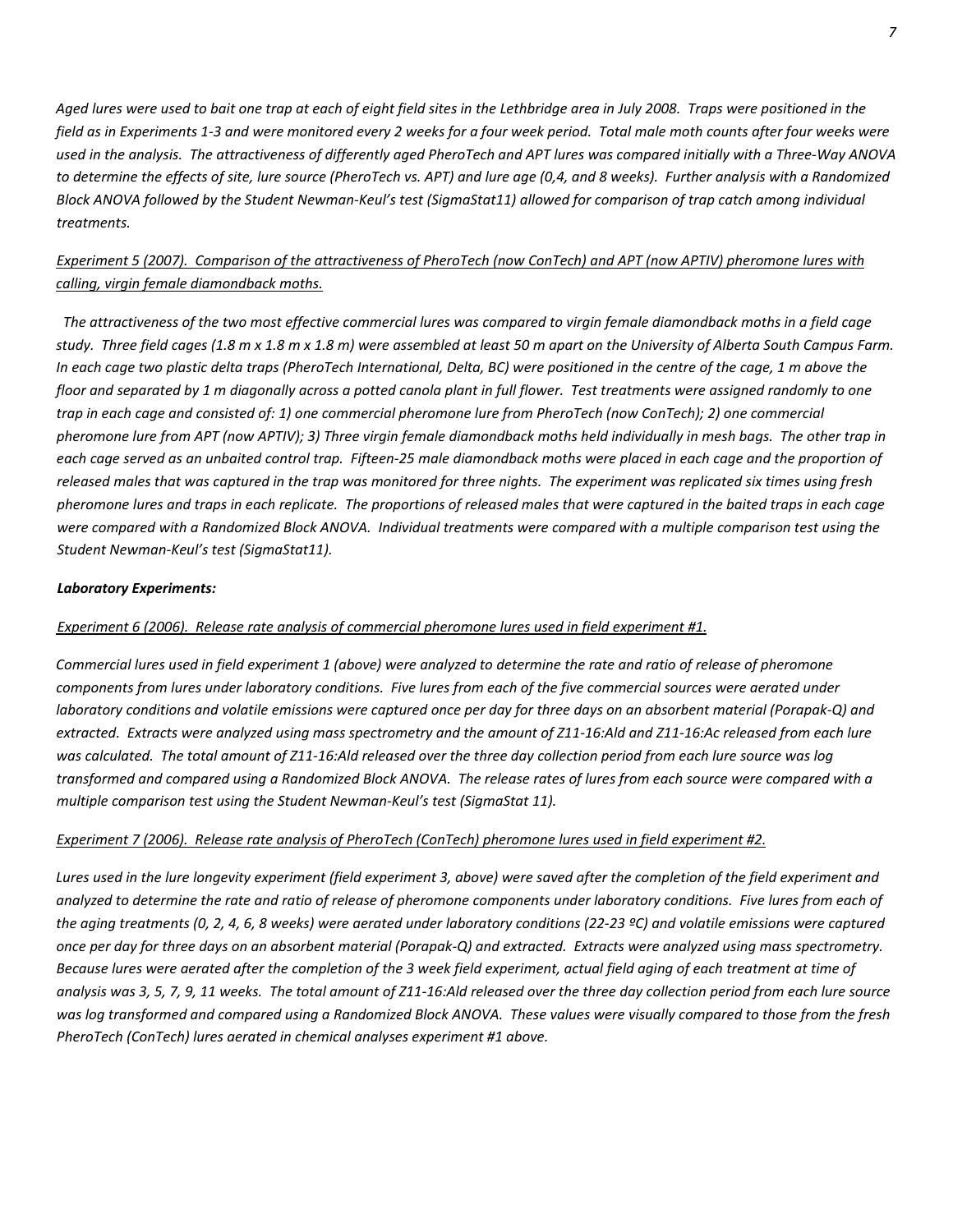### *Results:*

#### *Field Experiments:*

#### *Experiment 1 (2006). Comparison of commercially‐available diamondback moth sex pheromone lures.*

Diamondback moth population densities were low in 2006 and trap capture in experiment 1 was low and variable (Figure 1). Numerically, traps baited with APT lures captured the most male diamondback moths, but the number of males captured was not significantly different than that captured in traps baited with the PheroTech or Trécé lures (Figure 1). Intermediate numbers of male moths were captured in traps baited with PheroTech, Trécé and ISCA lures but capture in traps baited with Pherobank lures was not *significantly different from capture in traps baited with control lures (Figure 1).* 



*Figure 1. Season‐long capture of male diamondback moths in traps baited with pheromone lures from different commercial sources in 2006. Lures were changed at three‐week intervals throughout the flight season. Bars labeled with the same letter are not significantly different (P>0.05, SNK test).*

#### *Experiment 2 (2007). Comparison of commercially‐available diamondback moth sex pheromone lures.*

Diamondback moth population densities were moderate in 2007 and this was reflected in higher moth trap capture in all pheromonebaited traps in 2007 (Figure 2) as compared to 2006 (Figure 1). Male moth capture was less variable in 2007 and distinct differences were found among treatments (Figure 2). Season-long trap capture in traps baited with lures from all of the commercial sources was significantly higher than capture in traps baited with control lures (Figure 2). Traps baited with APT lures captured significantly more moths than any other trap. PheroTech lures, that are currently used in the Prairie Pheromone Monitoring Network, captured the second highest number of male diamondback moths in 2007 (Figure 2). As was the case in 2006 (Figure 1), Pherobank and ISCA lures *attracted the fewest moths of the lures tested in 2007 (Figure 2).*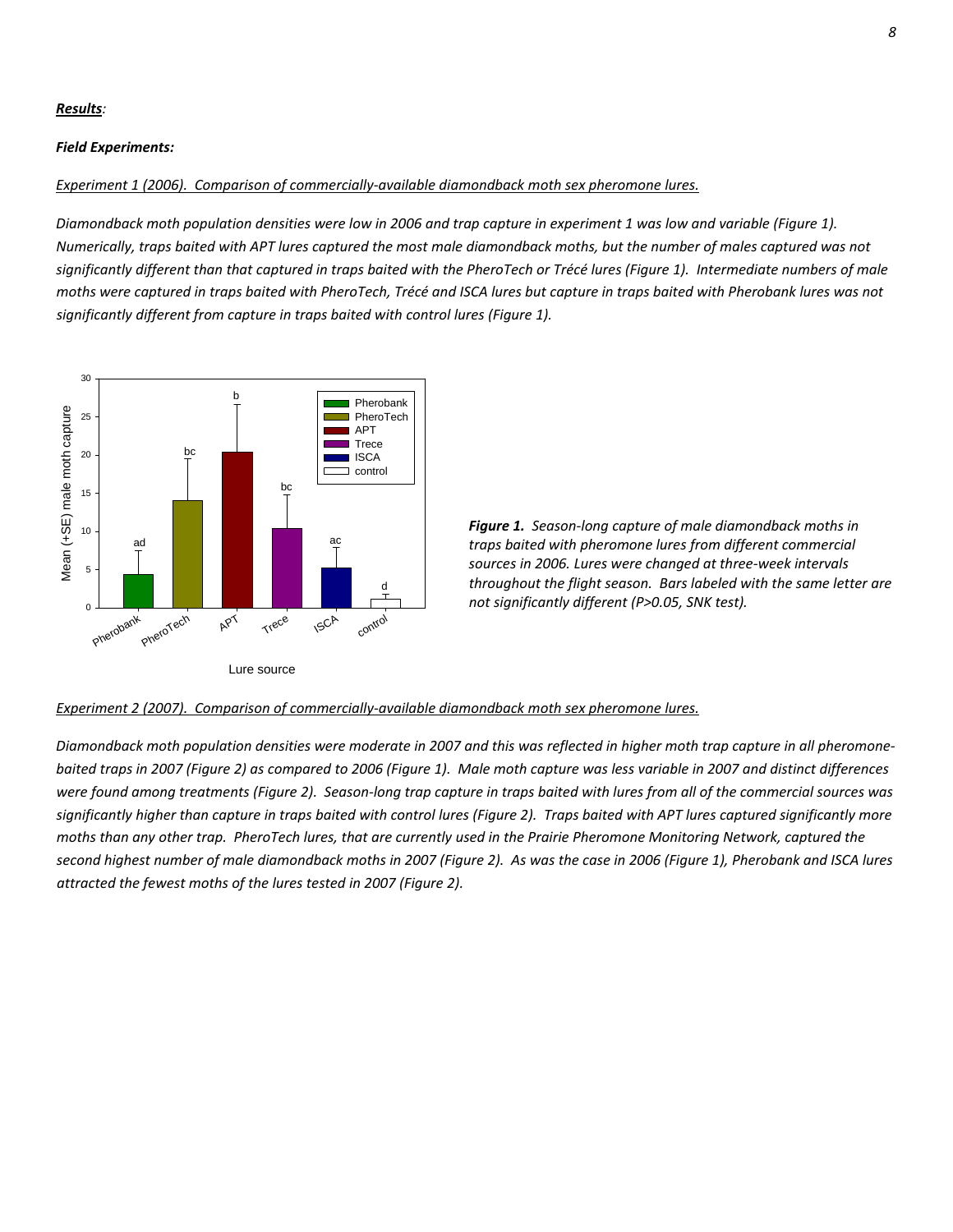

*Figure 2. Season‐long capture of male diamondback moths in traps baited with pheromone lures from different commercial sources in 2007. Lures were changed at six‐week intervals throughout the flight season. Bars labeled with the same letter are not significantly different (P>0.05, SNK test).*

#### *Experiment 3 (2006). Lure longevity experiment of PheroTech (now ConTech) pheromone lures.*

There was a significant effect of lure age (F=9.225, P<0.001) on the number of male moths captured in traps baited with PheroTech lures (Figure 3). Interestingly, traps baited with older lures that had been held outside for 8 weeks prior to deployment in the experiment, were more attractive to males than traps baited with fresh lures or those that had been held outside for two or 6 weeks (Figure 3). The results from this experiment indicate that the current 3-week lure change interval practiced in the Prairie Pheromone *Monitoring Network is not necessary and a longer lure rotation interval should be adopted.*



*Figure 3. Capture of male diamondback moths in traps baited with PheroTech pheromone lures aged for varying periods in 2006. Lures were aged outside prior to deployment in the experiment. Bars labeled with the same letter are not significantly different (P>0.05, SNK test).*

#### Experiment 4 (2008). Lure longevity experiment of PheroTech (now ConTech) and APT (now APTIV) pheromone lures.

There was a significant effect of lure age (F=4.905, P=0.024) and lure source (F=147.064, P<0.001) on the number of male moths captured in traps in Experiment 4. Again, traps baited with older lures captured more males, but this was not significant when multiple comparisons among individual treatments were conducted (Figure 4). Interestingly, in this experiment conducted at peak *flight, PheroTech lures were more attractive to male diamondback moths than APT lures (Figure 4).*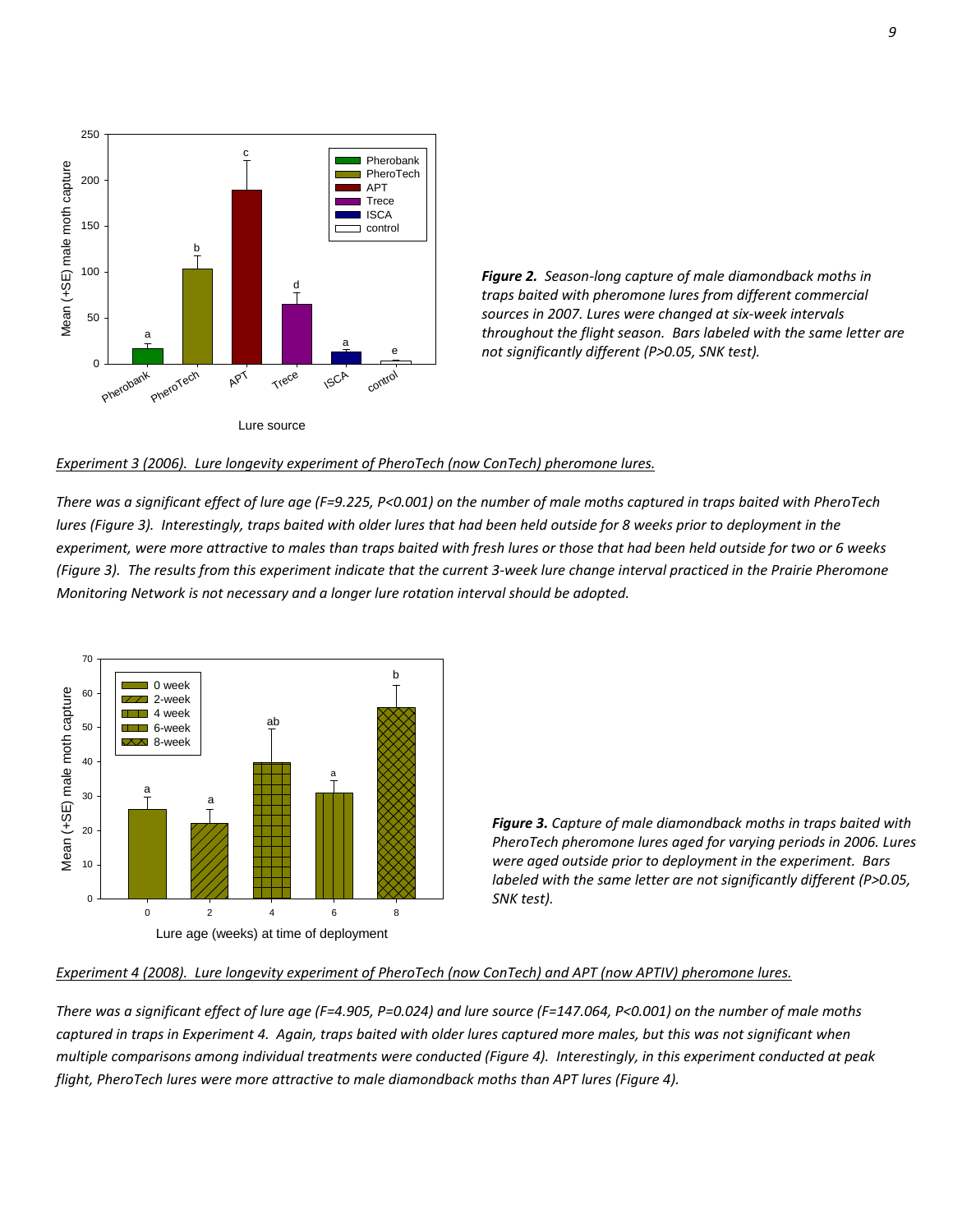

*Figure 4. Capture of male diamondback moths in traps baited with PheroTech and APT pheromone lures aged for varying periods in 2008. Lures were aged outside prior to deployment in the experiment. Bars labeled with the same letter are not significantly different (P>0.05, SNK test).*

# Experiment 5 (2007). Comparison of the attractiveness of PheroTech (now ConTech) and APT (now APTIV) pheromone lures with *calling, virgin female diamondback moths.*

Experiment 5 was a field cage study that measured male diamondback moth response at a known population density to the two most attractive commercially-available pheromone lures as compared to the response to calling virgin females. In each cage, there was a baited trap and an unbaited control trap. No male moths were captured in the unbaited control traps over the course of the study (N=6 trapping periods). The proportion of released males that was captured in baited traps was low and variable (Figure 5). However, traps baited with virgin females captured a significantly greater proportion of released males than traps baited with either synthetic lure (Figure 5). There was no difference in the proportion of released males that were captured in baited with APT or *PheroTech lures (Figure 5).*



*Figure 5. Proportion of diamondback moth males captured in baited traps positioned in field cages in Experiment 5 in 2007. Bars labeled with the same letter are not significantly different (P>0.05, SNK test).*

### *Laboratory Experiments:*

### *Experiment 6 (2006). Release rate analysis of commercial pheromone lures used in field experiment #1.*

Aeration studies of lures from the different commercial sources indicated that in all cases the major compound released from lures was Z11-16:Ald. Z11-16:Ac was released as a minor component and Z11-16:OH was not detected. Pheromone release rate from the lures differed widely among lures from the different commercial sources (Figure 6). Pherobank and ISCA lures released the most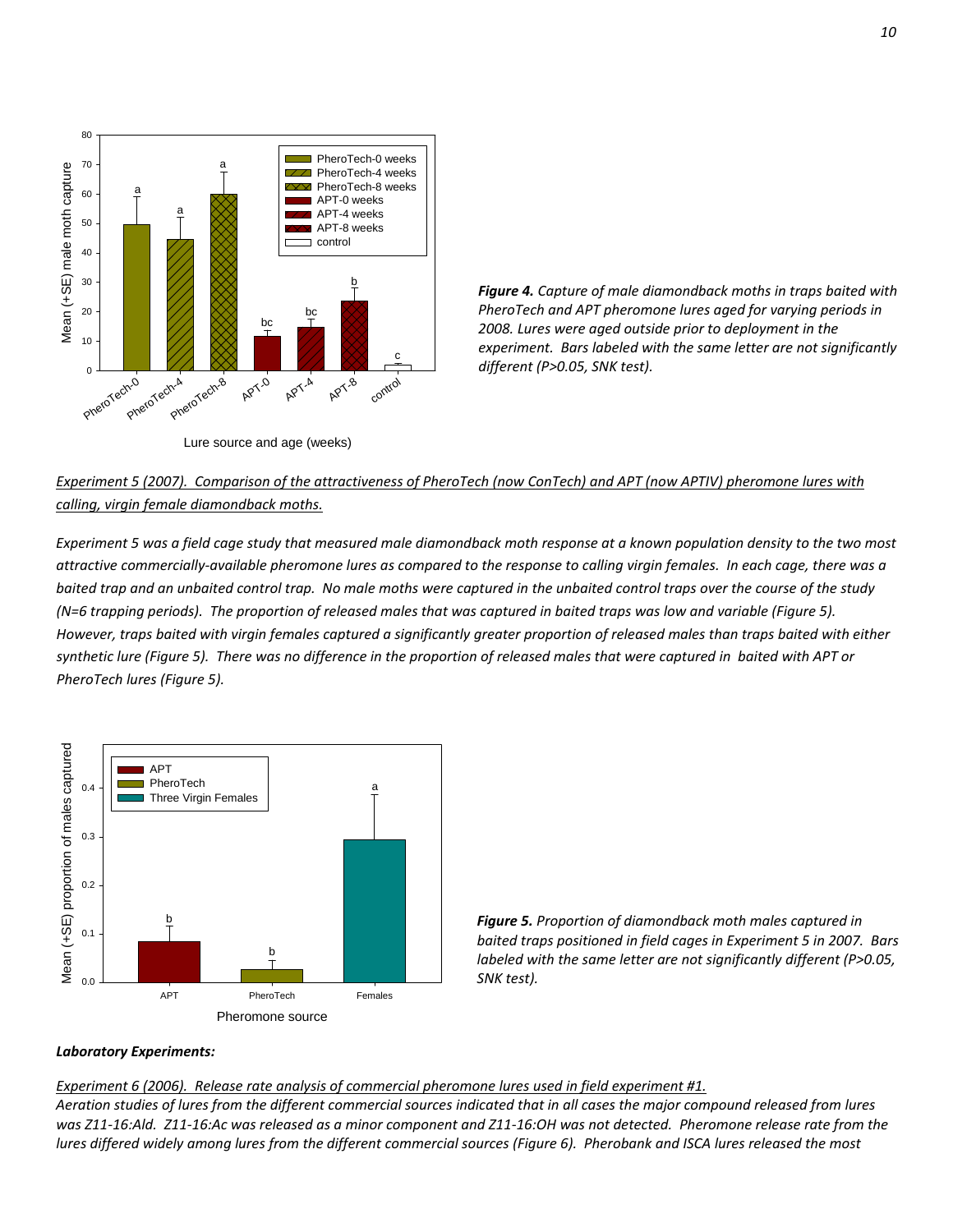pheromone and PheroTech, Trécé and APT lures released the least pheromone (Figure 6). Interestingly, lures that released the most *pheromone were the least attractive to diamondback moths in field experiment 1 (Figure 1).*



*Figure 6. Release rate (ng) of Z11‐16:Ald over a 3 day period from commercially‐available pheromone lures. Bars labeled with the same letter are not significantly different (P>0.05, SNK test).*



Release rate of the major aldehyde component (Figure 7) was low and steady after lures were field aged for 3 to 11 weeks. There was no significant difference in the amount of Z11-16:Ald released from lures aged 3-11 weeks (Figure 7). When the release rate of fresh PheroTech lures is visually compared to aged lures, it appears that there was an initial burst of release that diminishes by three weeks of release under field conditions (Figure 7). These findings indicate that the initial burst of pheromone release is above the threshold for male diamondback moth pheromone response, as males were less attracted to traps baited with fresh and two-week *old lures in Field Experiment #2.* 



*Figure 7. Release rate (ng) of Z11‐16:Ald over a 3 day period from PheroTech lures aged for different periods of time in the field prior to analysis. Release rate did not vary among lures aged 3‐11 weeks, Randomized Block Design (F=0.900, P=0.487). Release rates are visually compared to those from fresh PheroTech lures collected in Experiment 6.*

### *Conclusions:*

- 1. Lures from APT (now APTIV) and PheroTech (now Contech) were consistently the most attractive of the five commercial lures *tested in field experiments in canola.*
- 2. Attractiveness of the commercial pheromone lures is correlated with the inverse of pheromone release rate from the lures. Lures releasing low rates of pheromone are the most attractive (APT, PheroTech, Trécé) and lures releasing high rates of *pheromone are the least attractive (Pherobank, ISCA).*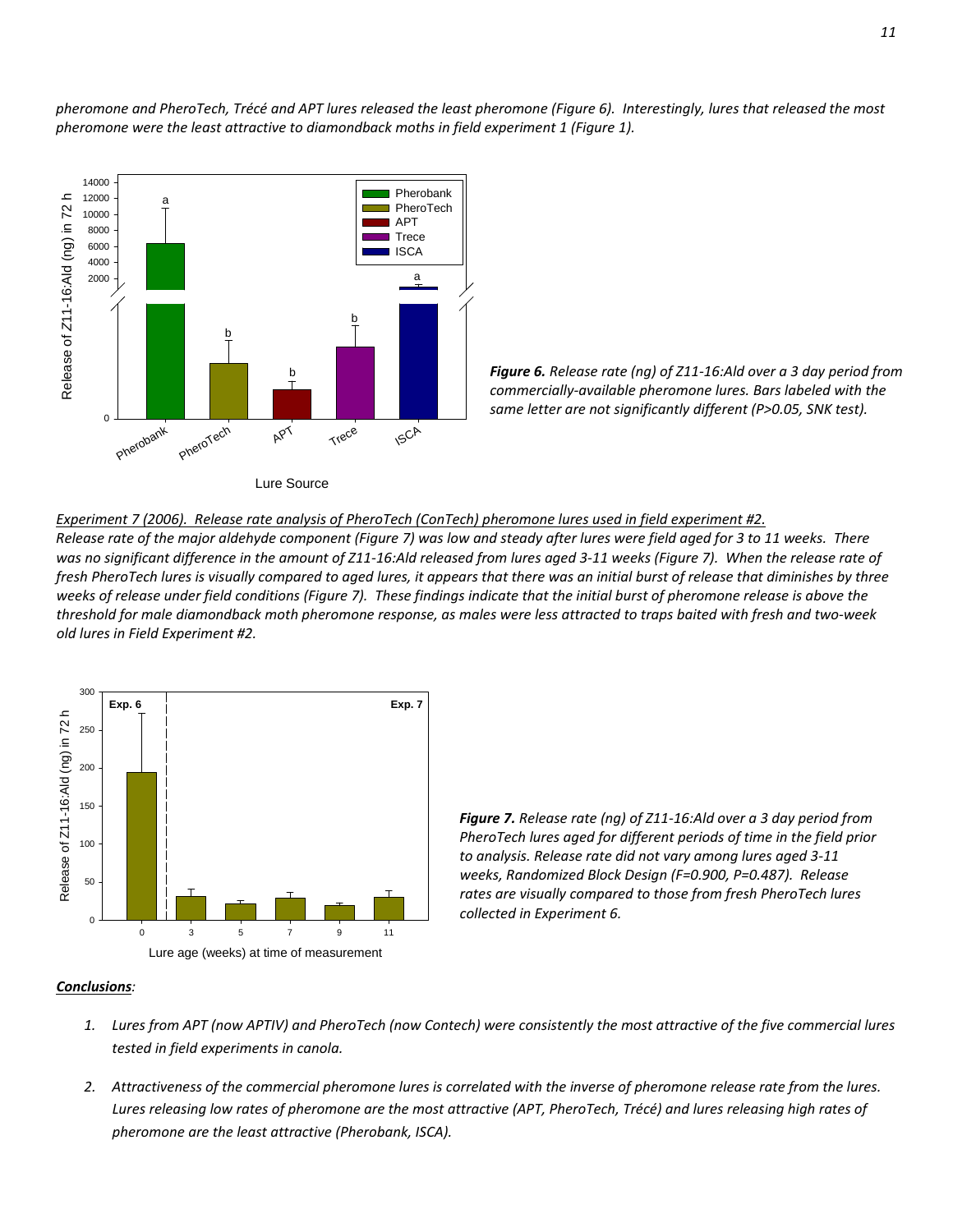- 3. In the three experiments in which APT lures and PheroTech lures were directly compared, APT lures were more attractive than PheroTech lures in Experiment 2, PheroTech lures were more attractive than APT lures in Experiment 4 and both lure types attracted a statistically similar number of moths in Experiments 2 and 5. Therefore continued use of the Canadian*produced PheroTech lures is recommended in the Prairie Pheromone Monitoring Network.*
- 4. Older lures (both PheroTech and APT) are more attractive to male diamondback moths. A longer lure change rotation (every 6 weeks) should replace the 3 week lure change rotation currently used in the Prairie Pheromone Monitoring Network.
- 5. Pheromone release from the lures occurs in an initial burst and then remains constant at very low release rates.
- 6. Although traps baited with lures from PheroTech and APT captured the most male diamondback moths of the commercially *available lures tested, they were not as attractive as calling virgin female diamondback moths.*

# *Chapter 2. Factors influencing attractiveness of pheromonebaited traps to diamondback moth in canola*

### *Methods and Materials:*

### *Effect of pheromone blend on the attractiveness of pheromone‐baited traps to male diamondback moths:*

1. Experiment 1 (2006). Analysis of female diamondback moth gland content using gas chromatographic-electronantennographic *detection (GC‐EAD).*

To determine what compounds calling female diamondback moth emit and males respond to, we conducted GC-EAD analysis on female gland extracts. This analysis couples a recorded neurological response from the male moth antenna with response from the gas chromatograph to identify the compounds in the extract. Female diamondback moth pheromone glands were dissected during the first three hours of the scotophase. Glands were extracted in HPLC-grade hexane at room temperature for 30 minutes. Aliquots of 1 female equivalent of pheromone gland extract were analyzed by GC-EAD with a Hewlett Packard 5890A gas chromatograph equipped with a fused silica column (30 m x 0.32 mm ID) coated with DB-5 (J&W Scientific, Folsom, CA, USA).

### *2. Experiment 2(2007). Attractiveness of various pheromone blends to male diamondback moths.*

Six different pheromone blends consisting of different ratios of the three known pheromone components were tested at 8 field sites in southern Alberta in July 2007. Blends were chosen to encompass the pheromone blends that have shown to be attractive to male diamondback moths in cropping systems around the world (Table 1). Traps were monitored at two-week intervals over a four-week trapping experiment. The attractiveness of lures containing the different pheromone blends was compared with a Randomized Block ANOVA on total moth counts over the four week trapping period. Multiple comparisons were made using the Student Newman-*Keul's test (SigmaStat11).* 

### *3. Experiment 3(2008). Attractiveness of various pheromone blends to male diamondback moths.*

Six different pheromone blends (Table 1) consisting of different ratios of the three known pheromone components were tested at 8 field sites in southern Alberta in July 2008. This experiment was designed to determine the importance of Z11-16:OH to the attractiveness of the various blends to male diamondback moths. Traps were monitored at two-week intervals over a four-week trapping experiment. The attractiveness of lures containing the different pheromone blends was compared with a Randomized Block ANOVA on total moth counts over the four week trapping period. Multiple comparisons were made using the Student Newman-*Keul's test (SigmaStat11).*

### *4. Experiment 4(2008). Attractiveness of various pheromone blends to male diamondback moths.*

Nine different pheromone blends (Table 1) consisting of different ratios of the two main pheromone components (Z11-16:Ac and Z11-16:Ald) were tested at 8 field sites in southern Alberta in July 2008. Traps were monitored at two-week intervals over a four-week trapping experiment. The attractiveness of lures containing the different pheromone blends was compared with a Randomized Block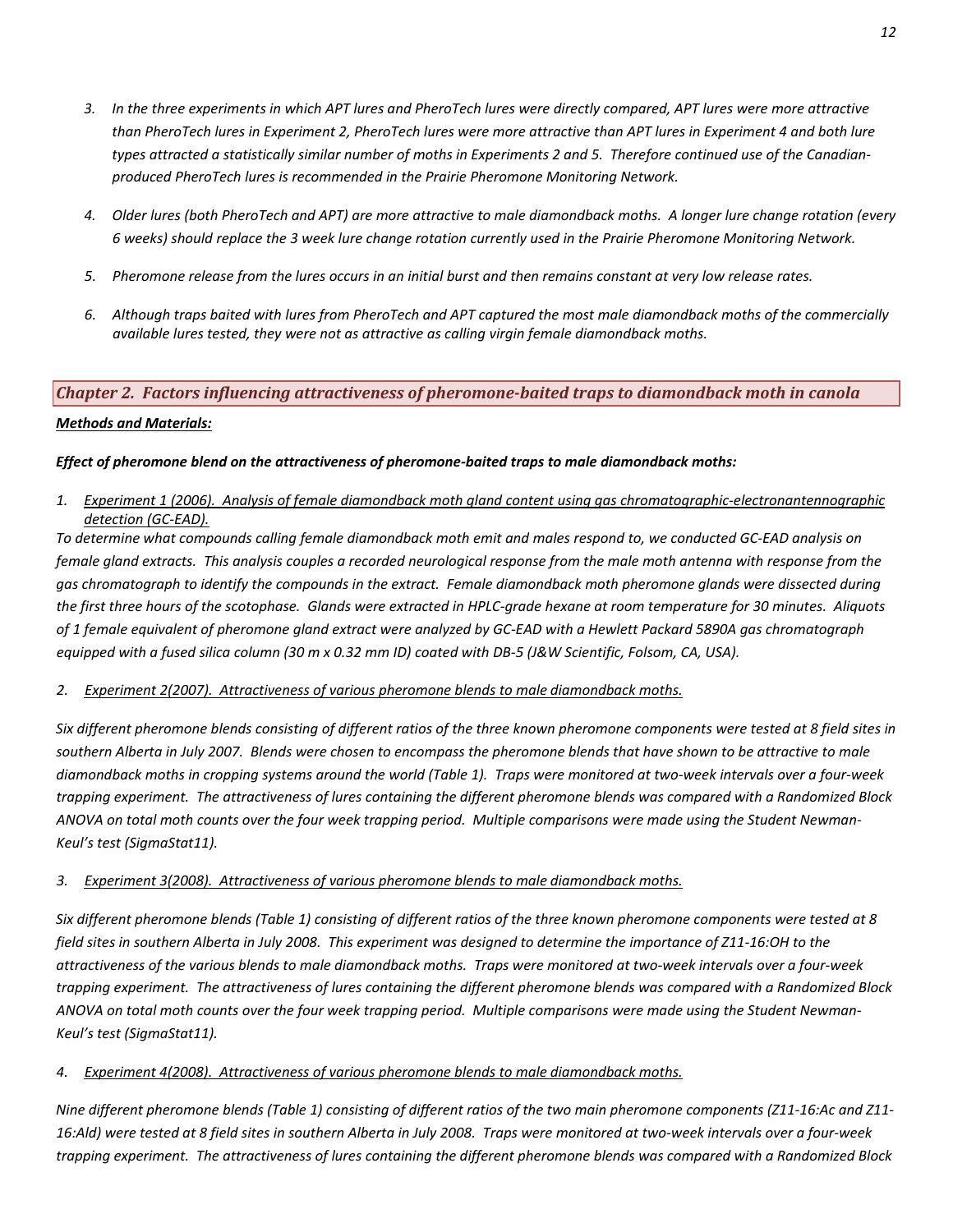ANOVA on total moth counts over the four week trapping period. Multiple comparisons were made using the Student Newman-*Keul's test (SigmaStat11).*

| Experiment | <b>Treatment</b> | $Z11 - 16$ : Ac ( $\mu$ g) | Z11-16:Ald (µg) | Z11-16:OH(µg)      |
|------------|------------------|----------------------------|-----------------|--------------------|
| 2(2007)    | Control          | 0                          | 0               | 0                  |
|            | Blend 1          | 90                         | 10              | 1                  |
|            | <b>Blend 2</b>   | 70                         | 30              | $\mathbf{1}% _{T}$ |
|            | <b>Blend 3</b>   | 50                         | 50              | 1                  |
|            | Blend 4          | 30                         | 70              | $\it 1$            |
|            | Blend 5          | 30                         | 70              | 10                 |
|            | Blend 6          | 10                         | 90              | 1                  |
| 3 (2008)   | Control          | 0                          | 0               | 0                  |
|            | Blend 1          | 70                         | 30              | 0                  |
|            | <b>Blend 2</b>   | 70                         | 30              | 1                  |
|            | <b>Blend 3</b>   | 70                         | 30              | 10                 |
|            | Blend 4          | 30                         | 70              | 0                  |
|            | <b>Blend 5</b>   | 30                         | 70              | $\mathbf{1}$       |
|            | Blend 6          | 30                         | 70              | 10                 |
| 4 (2008)   | Control          | 0                          | 0               | 0                  |
|            | Blend 1          | 5                          | 50              | 0                  |
|            | <b>Blend 2</b>   | 15                         | 50              | 0                  |
|            | <b>Blend 3</b>   | 25                         | 50              | 0                  |
|            | Blend 4          | 35                         | 50              | 0                  |
|            | <b>Blend 5</b>   | 50                         | 50              | 0                  |
|            | Blend 6          | 50                         | 5               | 0                  |
|            | Blend 7          | 50                         | 15              | 0                  |
|            | <b>Blend 8</b>   | 50                         | 25              | 0                  |
|            | Blend 9          | 50                         | 35              | 0                  |

 *Table 1. Pheromone blends tested in field trapping experiments conducted in 2007 and 2008*

### Effect of pheromone dose, lure type and lure age on the attractiveness of pheromone-baited traps to male diamondback moths:

### 1. Experiment 5 (2007). Attractiveness of different pheromone doses released from different lure types (red and grey septa).

The effect of pheromone dose and lure type on male diamondback moth attraction were tested at 8 field sites in southern Alberta in July, 2007. The diamondback moth pheromone blend used commercially by PheroTech (now ConTech) was formulated at four different doses (0, 0.01X, 0.1X, X, 10X), where X refers to the commercially used dosage. Each pheromone dose was dispensed in 100 µl of hexane onto each lure type (pre-extracted red and grey septa) and compared to lures dosed with 100 µl of hexane alone. Lure type has been shown to affect the attraction of diamondback moth males in cabbage ecosystems (Mayer and Mitchell 1999) by altering the release rate of the pheromone components. Traps were monitored at 2-week intervals and a total trap catch over the 4week period was used in analyses. Data were analyzed using a three-way ANOVA with site, pheromone dose and lure type as the *three main factors in the model.*

### 2. Experiment 6 (2008). Effect of pheromone lure age and type (red and grey septa) on attraction of male diamondback moth.

The effect of pheromone lure age and type on male diamondback moth attraction were tested at 8 field sites in southern Alberta in July, 2008. The diamondback moth pheromone blend used commercially by PheroTech (now ConTech) was formulated at the commercially used dosage and dispensed in 100 µl of hexane onto each lure type (pre-extracted red and grey septa). Lures were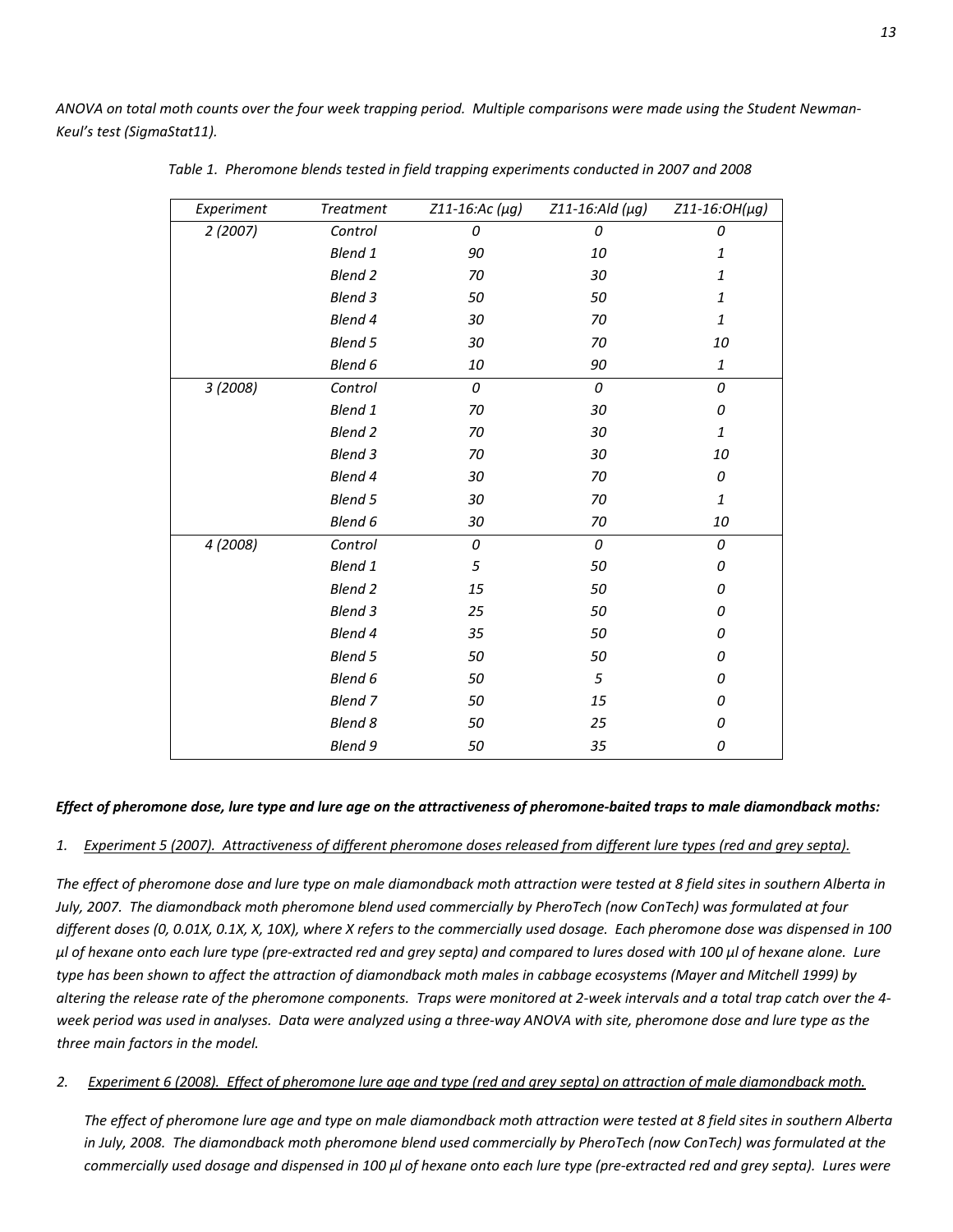aged outside for 0, 2, 4, 6, and 8 weeks prior to deployment in the field. Traps were monitored at 2-week intervals and a total trap catch over the 4-week period was used in analyses. Data were log transformed and analyzed using a three-way ANOVA *with site, lure age and lure type as the three main factors in the model.*

### *3. Experiment 7 (2008). Release rate analysis of lures tested in field experiment 6, above.*

Grey and red lures aged for 0,2,4,6,8 weeks in an outdoor enclosure at the University of Alberta were aerated in the laboratory to determine the release rate of the two major pheromone components (Z11-16:Ald and Z11-16:Ac). Three lures of each treatment were aerated together in one chamber for 6 days at 24-28°C. Because lures were aerated together, treatments were *not replicated and could not be compared statistically.*

### Effect of host cues in combination with pheromone on the attractiveness of baited traps to diamondback moths

### 1. Experiment 8 (2007). Effect of trap colour and green leaf volatile on attraction of diamondback moths to pheromone lures *during full bloom.*

The effect of trap colour and the addition of a green leaf volatile to pheromone lures on male diamondback moth attraction were tested at 8 field sites in southern Alberta in July, 2007 when the canola crop was in full bloom. Three trap colours were tested (painted yellow, painted white and unpainted white). Each type of trap was baited with a lure releasing pheromone alone, a green leaf volatile alone (Z3-hexenyl acetate), or a 1:1 ratio of pheromone and green leaf volatile. Trap catch was compared to capture in traps baited with solvent alone. Traps were monitored at 2-week intervals and catch over the 4 weeks was used in analyses. Data were log x+1 transformed prior to analysis using a Three-Way ANOVA with trap colour, pheromone and *greenleaf volatile specified as the main factors.*

# 2. Experiment 9 (2008). Effect of trap colour and greenleaf volatile on attraction of diamondback moths to pheromone lures *before full bloom.*

This experiment tested the same treatments as Experiment 8 in 2007 but was established earlier in the season (June rather than July) to determine if green leaf volatiles in combination with synthetic sex pheromone and trap colour would be more attractive to diamondback moth adults without the competition of a crop in full bloom. Eight sites near Lethbridge were established and sampled at 2 week intervals for the 1 month duration of the experiment. Male and female moths were counted on the sticky traps at each sampling date. Traps were analyzed for reflectance levels for each of the colours. Data were square root ransformed prior to analysis using a Three-Way ANOVA with trap colour, pheromone and greenleaf volatile specified as the main  $factors.$ 

### 3. Experiment 10 (2008). Effect of greenleaf volatile dose on attraction of diamondback moths to pheromone lures.

This experiment investigated varying doses of green leaf volatile (Z3-hexenyl acetate) in combination with commercial pheromone blend in an attempt to increase captures of adult diamondback moth. The trial was established during peak flight in southern Alberta (July, 2008). There were eight sites near Lethbridge and moths were counted at 2 week intervals for the 1. The treatment schedule is listed in Table 2. Data were square root transformed prior to analysis with a Two-Way ANOVA, followed *by a Student Newman Keul's multiple comparison test to compare individual treatments.*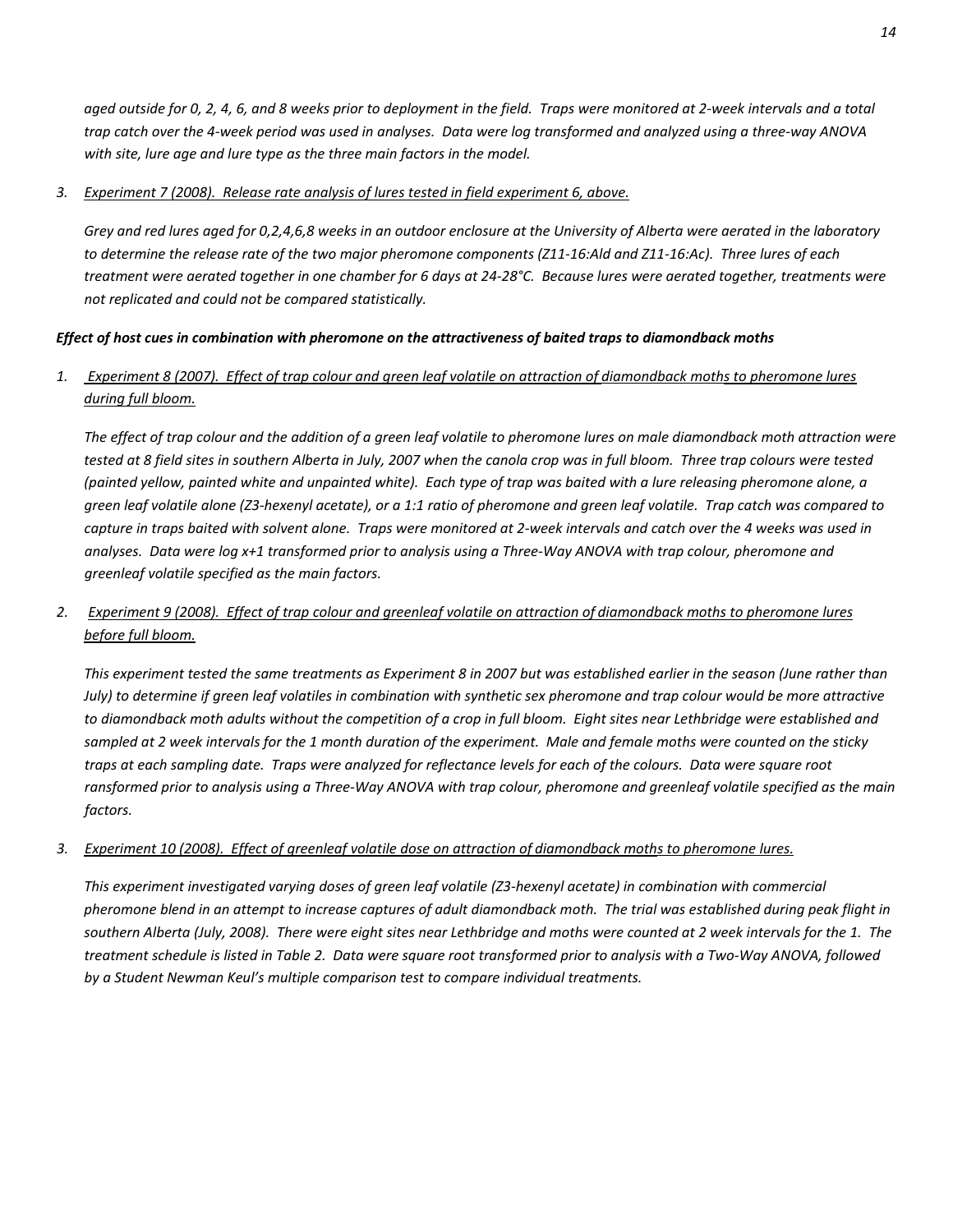### *Table 2. Treatments tested in Experiment 10, 2008.*

| <b>Treatment</b>        | Ratio of Pheromone (µg): Greenleaf Volatile (µg) |              |  |
|-------------------------|--------------------------------------------------|--------------|--|
| Control                 | 0                                                | 0            |  |
| Pheromone               | 100                                              |              |  |
| Pheromone $+$ 0.1x GLV  | <i>100</i>                                       | 10           |  |
| Pheromone $+1.0x$ GLV   | 100                                              | 100          |  |
| Pheromone+ 10.0x GLV    | 100                                              | 1000         |  |
| Pheromone $+100.0x$ GLV | 100                                              | <i>10000</i> |  |

### *Effect of pheromone trap height on season‐long trap capture of diamondback moths*

4. Experiment 11 (2008). Effect of trap height on season-long trap capture of male diamondback moths in pheromone-baited *traps.*

This season-long experiment investigated the effect of trap height on the attraction of male diamondback moths to pheromonebaited traps. The treatments were delta traps baited with the commercially available PheroTech (now ConTech) lures positioned at one of three heights: 1) the industry standard of 2 m above the ground; 2) a low height of 50 cm above the ground; and 3) crop height. Traps positioned at crop height were moved up over time so as to remain at canopy level throughout the trapping period. Traps were set up at eight different sites in southern Alberta with 50 m spacing between traps. Traps were checked, adults counted and sticky inserts changed at 2 week intervals throughout the flight season from May-August (2008). Lures were changed at the *industry recommended three‐week interval.*

### *Results:*

### *Effect of pheromone blend on the attractiveness of pheromone‐baited traps to male diamondback moths:*

1. Experiment 1 (2006). Analysis of female diamondback moth gland content using gas chromatographic-electronantennographic *detection (GC‐EAD).*

GC-EAD analysis of female diamondback moth pheromone gland extracts revealed three antennally-active components that correspond to the previously identified pheromone components of this species (Figure 8). However, the amount of each compound in the gland extract was so small that we were unable to determine the ratio of each component as it occurs in the *pheromone gland.*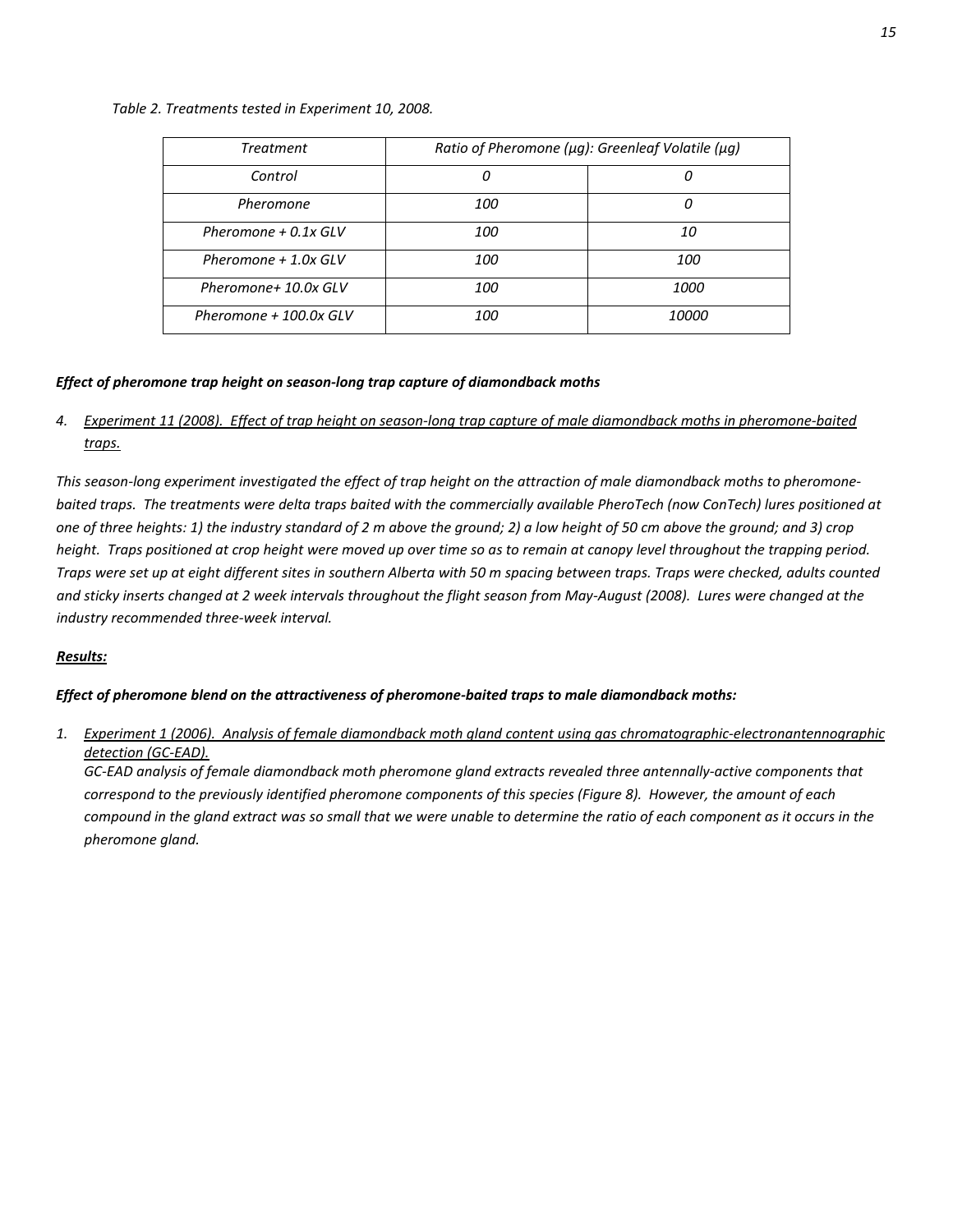

*Figure 8. Flame ionization detector and electroantennographic detector (EAD: male DBM antenna) responses to an aliquot of 1 female equivalent of pheromone gland extract of female DBM.*

### *2. Experiment 2(2007). Attractiveness of various pheromone blends to male diamondback moths.*

The most attractive blend tested contained 70:30:1 ratio of Z11-16:Acetate: Aldehyde: Alcohol (Figure 9). This is in contrast to previous studies (Chisholm et al. 1979) in the Canadian prairies in which baits with the aldehyde as the main component have been most attractive. However, in studies in which the proportion of pheromone gland components in female gland extracts have been measured, the acetate has been the main component in moths from New Zealand (Suckling et al. 2002) and Korea (Yang et al. 2007) but not in Texas (He et al. 2003). Most commercially available pheromone lures release the aldehyde as the main component.



*Figure 9. Mean number of male diamondback moths captured in traps baited with various ratios of the three known pheromone components over a four‐week trapping period in 2007. Bars with the same letters are not significantly different (Student Newman Keul's test, P>0.05)*

Pheromone blend composition (Z11-16:Ac: Z11-16:Ald: Z11-16:OH) µg per lure

### *3. Experiment 3(2008). Attractiveness of various pheromone blends to male diamondback moths.*

The most attractive blend tested in 2008 was also the 70:30:1 ratio of Z11-16:Acetate: Aldehyde: Alcohol (Figure 10). This supports our findings from 2007 and suggests that blends containing the acetate component as the major component are more attractive to male diamondback moths. Trap catch was improved, but not significantly, by the addition of 1 µg of the minor *component Z116‐OH to the 70:30 blend of the acetate and aldehyde.*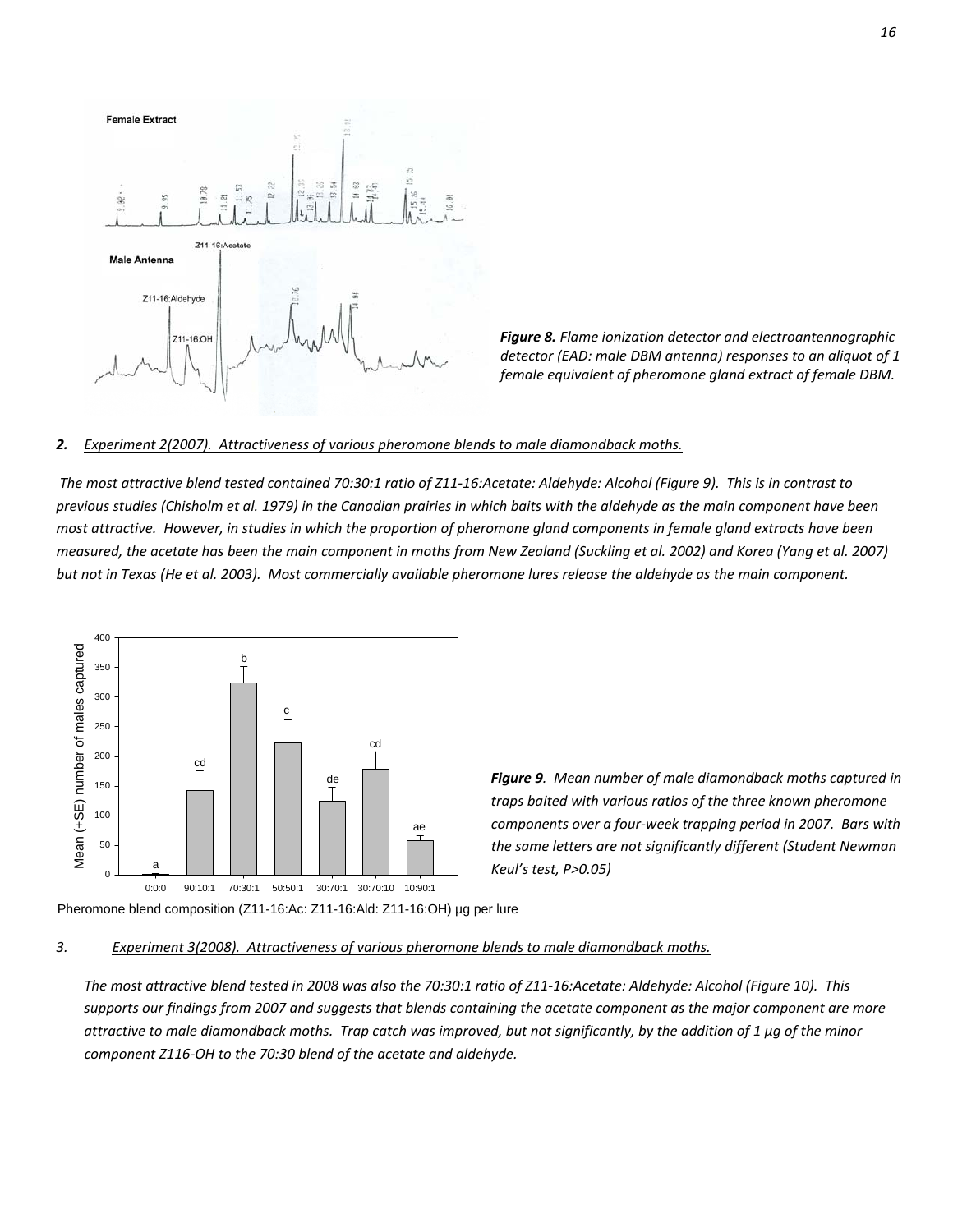

*Figure 10. Mean number of male diamondback moths captured in traps baited with various ratios of the three known pheromone components over a four‐week trapping period in 2008. Bars with the same letters are not significantly different (Student Newman Keul's test, P>0.05)*

Pheromone components (µg) applied to lures

### *4. Experiment 4(2008). Attractiveness of various pheromone blends to male diamondback moths.*

There was wide variation in the number of male diamondback moths captured in traps baited with varying ratios of the two major pheromone components (Figure 11) in 2008. However, the results of experiment 4 do support our previous findings that blends with the acetate as the major pheromone component are more attractive to male diamondback moths than blends with the aldehyde as *the major component.*



*Figure 11. Mean number of male diamondback moths captured in traps baited with various ratios of the two major pheromone components over a four‐week trapping period in 2008. Bars with the same letters are not significantly different (Student Newman Keul's test, P>0.05)*

#### Effect of pheromone dose, lure type and lure age on the attractiveness of pheromone-baited traps to male diamondback moths:

#### 1. Experiment 5 (2007). Attractiveness of different pheromone doses released from different lure types (red and grey septa).

There was a significant effect of pheromone dose (F= 24.213, P<0.001) and lure type (F= 18.950, P<0.001) on the number of male diamondback moths that were captured in experiment 5, conducted in 2007. Trap capture peaked at the commercially used dosage (Figure 12) and decreased at the highest dose tested. Pheromone released from grey rubber septa was more attractive to male diamondback moths than pheromone released from red rubber septa (Figure 12). Red rubber septa lures are currently used in the *Prairie Pheromone Monitoring Network.*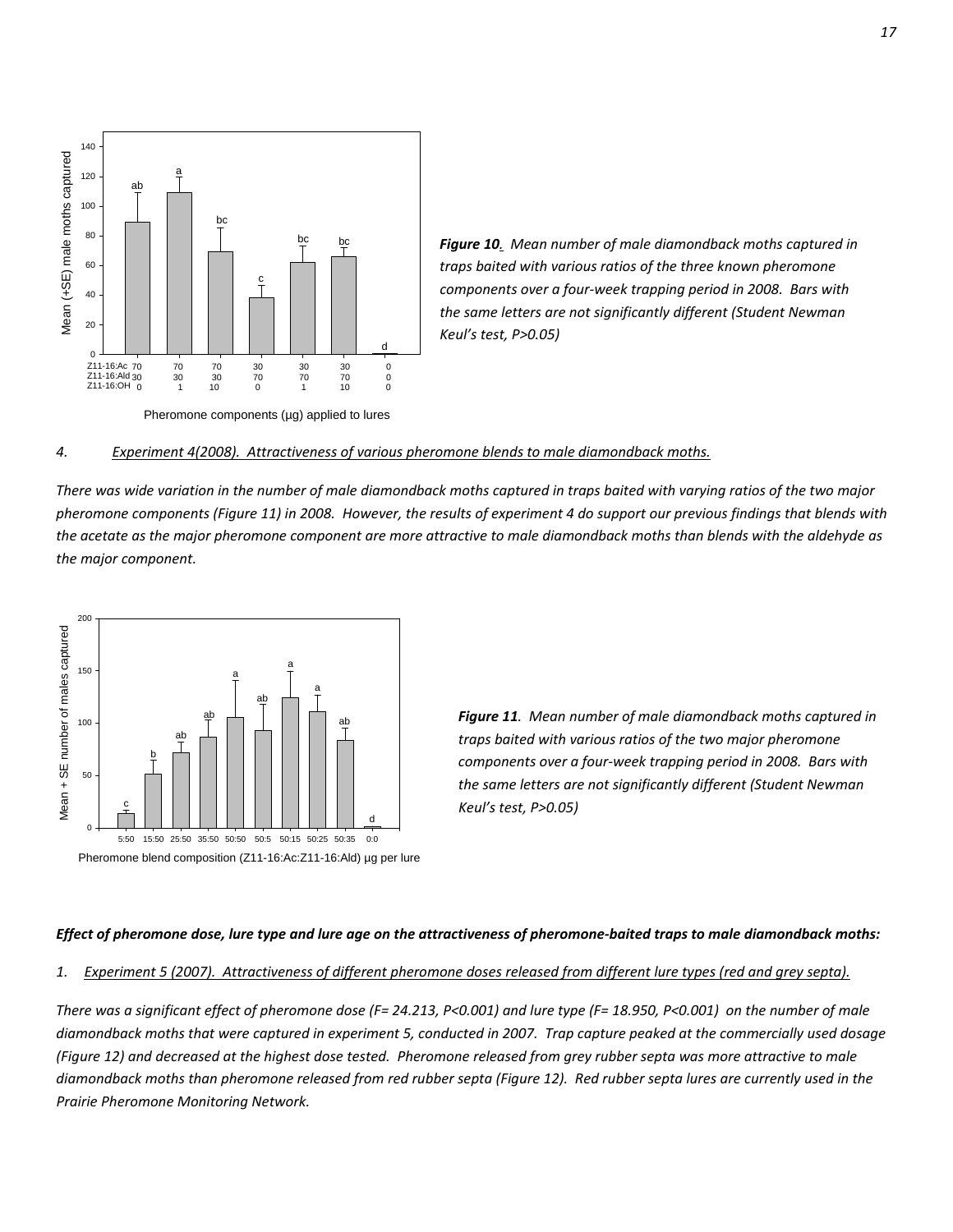

*Figure 12. Mean number of male diamondback moths captured in traps baited with red or grey rubber septa lures loaded with various doses of the commercially available pheromone blend.* 

#### 2. Experiment 6 (2008). Effect of pheromone lure age and type (red and grey septa) on attraction of male diamondback moth.

In 2008, both red and grey septa were tested again as release devices for the commercially available pheromone blend and dose. In this experiment, lures were aged for varying periods of time in an outdoor enclosure at the University of Alberta prior to use in the experiment. Similar to our findings in 2007, pheromone released from grey septa was more attractive than that released from red septa (F=116.331, P<0.001) (Figure 13). There was also a significant effect of lure age (F= 4.512, P<0.001) on the number of male moths attracted (Figure 13). Older lures were more attractive to male moths than fresh lures (Figure 13) which *supports the findings of our earlier studies using commercially‐available lures (Figures 3 and 4).*



*Figure 13. Mean number of male diamondback moths captured in traps baited with red or grey rubber septa lures loaded with the commercially available pheromone blend at the commercial dose. Lures were aged outdoors for varying periods of time prior to use in the experiment.*

#### *3. Experiment 7 (2008). Release rate analysis of lures tested in field experiment 6, above.*

Release rate data for the lures tested in experiment 6 was low and variable (Figure 14). Although the fresh lures released approximately the same rate of pheromone as the fresh lures tested in Chapter 1, we did not see the initial burst of pheromone release followed by a drop in release rate in subsequent weeks (Figure 7). This might be because of the manner in which they were aged. In Chapter 1 (experiment 7), lures were aged in groups in a mesh bag followed by use in the field in individuallybaited traps prior to release rate measurement. In Chapter 2 (experiment 7), lure release rate was measured after the aging process in mesh bags. Interestingly the spike in release rate of pheromone at week 4 (Figure 14) corresponds to a decreased trap capture in the grey septa-baited traps (Figure 13). The release rate data also demonstrate that arey lures may be more attractive to male moths because they release a lower aldehyde:acetate ratio than the red lures (Figure 14). This supports our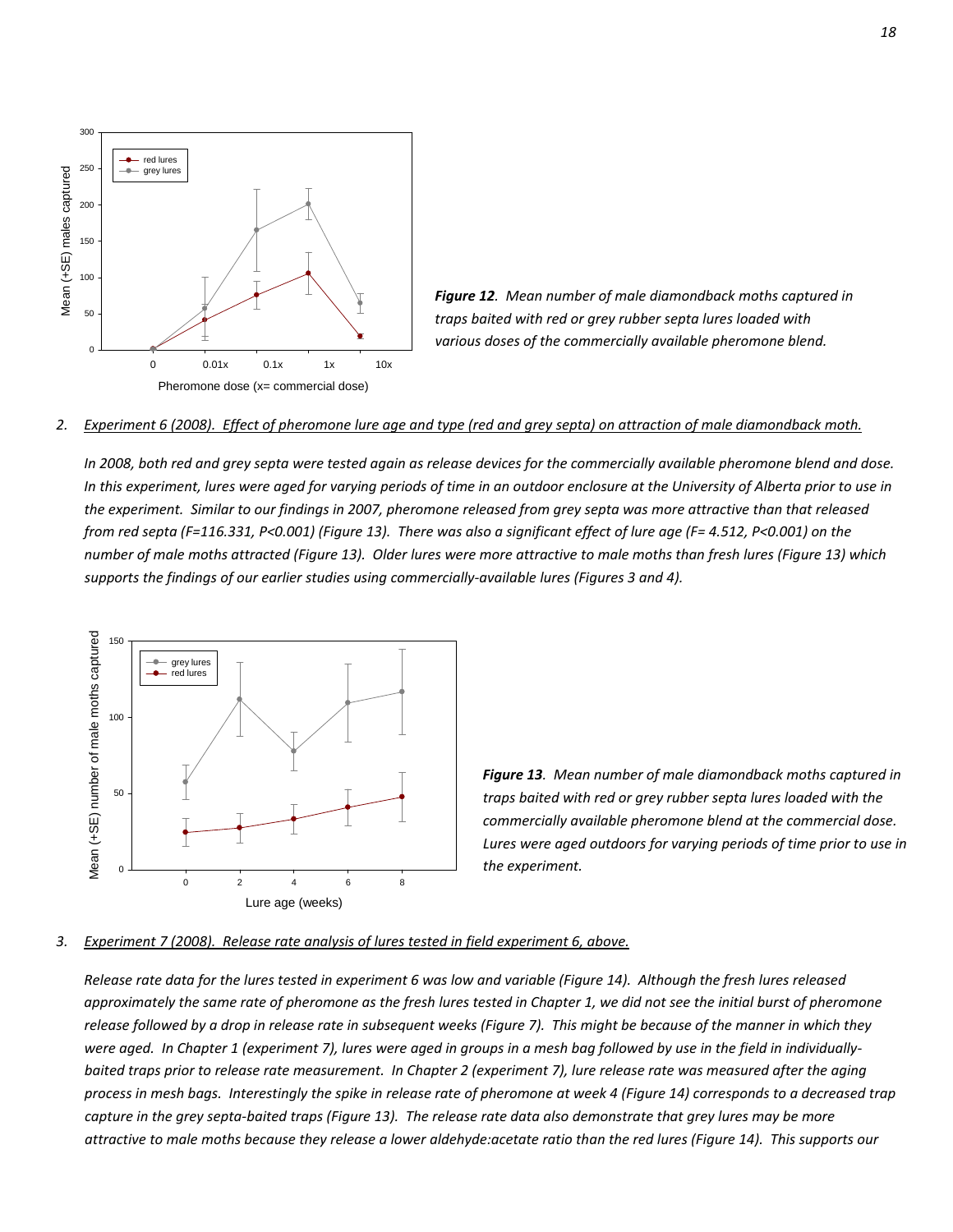earlier findings that blends with a greater concentration of acetate are more attractive to male diamondback moths (Figures 9, *10 and 11).*





### Effect of host cues in combination with pheromone on the attractiveness of baited traps to diamondback moths:

### 1. Experiment 8 (2007). Effect of trap colour and green leaf volatile on attraction of diamondback moths to pheromone lures *during full bloom.*

Significant moth trap capture occurred only in traps baited with pheromone (Figure 15). There was no increase in trap capture as a result of the incorporation of the green leaf volatile to the pheromone lure. Trap colour did not affect the number of diamondback moths captured (Figure 15) but there was a trend towards the painted traps being less attractive, regardless of *colour.*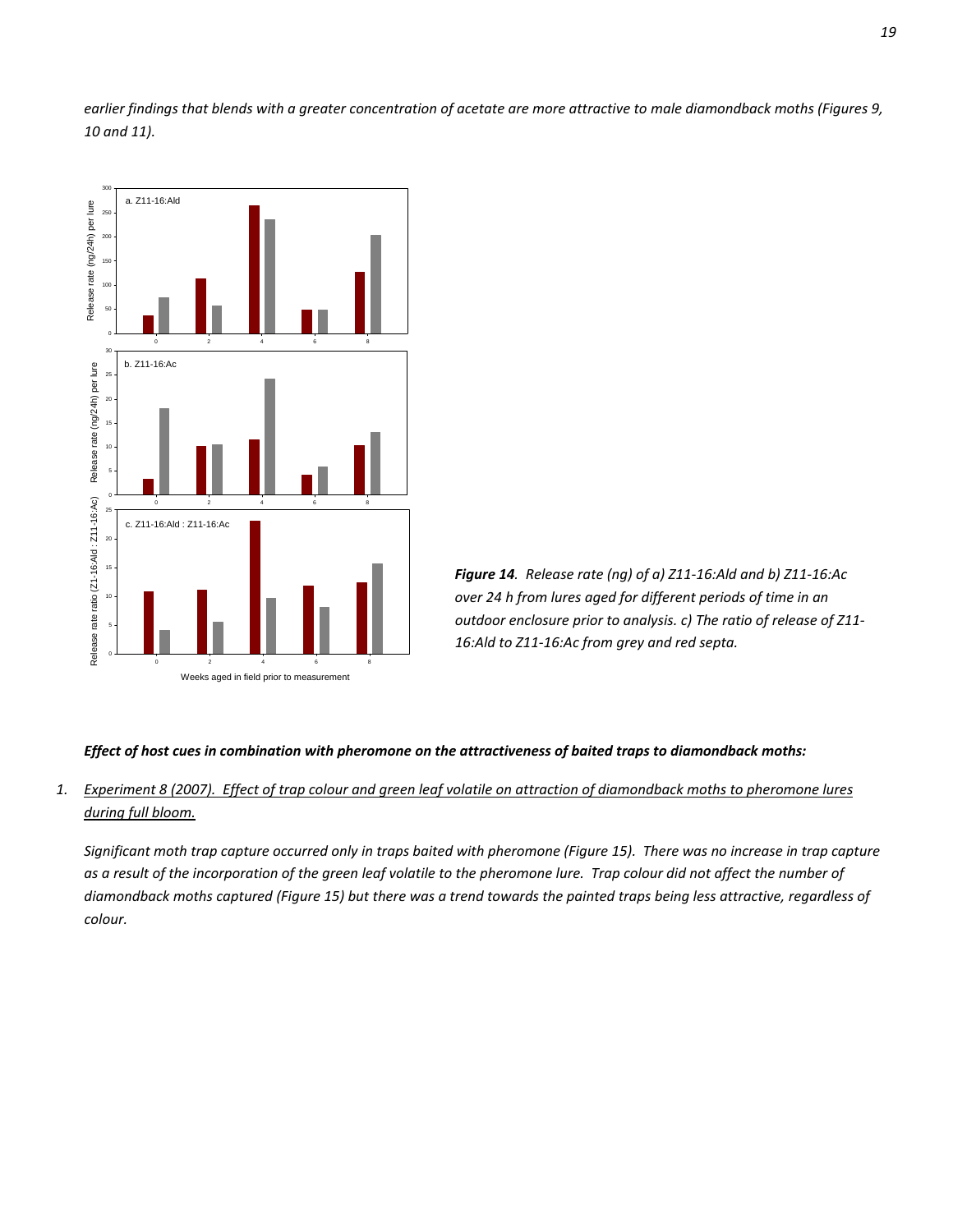

Semiochemicals in lures used to bait traps

*Figure 15. Mean number of male diamondback moth captured in variously coloured traps baited with semiochemical treatments in 2007 at full bloom. The green leaf volatile (GLV) was* Z*3‐hexenyl acetate and it was incorporated into lures in a 1:1 ratio with pheromone.* 

# 2. Experiment 9 (2008). Effect of trap colour and greenleaf volatile on attraction of diamondback moths to pheromone lures before *full bloom.*

In 2008, the effect of host cues (trap colour and greenleaf volatile) and pheromone on diamondback moth response to semiochemical lures was tested early in the flight season (June). This experiment was designed to determine if host cues had a role in orientation behaviour early in the season when canola is not yet in bloom. However, the response to the semiochemicalbaited traps early in the season mirrored what we saw at peak flight when canola is in full bloom (Figure 15). There was no significant effect of trap colour or the presence of greenleaf volatiles on the number of males captured in traps (Figure 16). The combination of greenleaf volatiles with pheromone did not enhance trap capture over pheromone alone (Figure 16). Moth trap catch in 2008 (Figure 16) was lower than 2007 (Figure 15) due to lower population densities in 2008 and because the experiment *was conducted at the initiation rather than the peak of flight activity in 2008.*



Semiochemicals in lures used to bait traps

*Figure 16. Mean number of male DBM captured in variously coloured traps baited with semiochemical treatments in 2008 before bloom. The green leaf volatile (GLV) was* Z*3‐hexenyl acetate and it was incorporated into lures in a 1:1 ratio with pheromone.*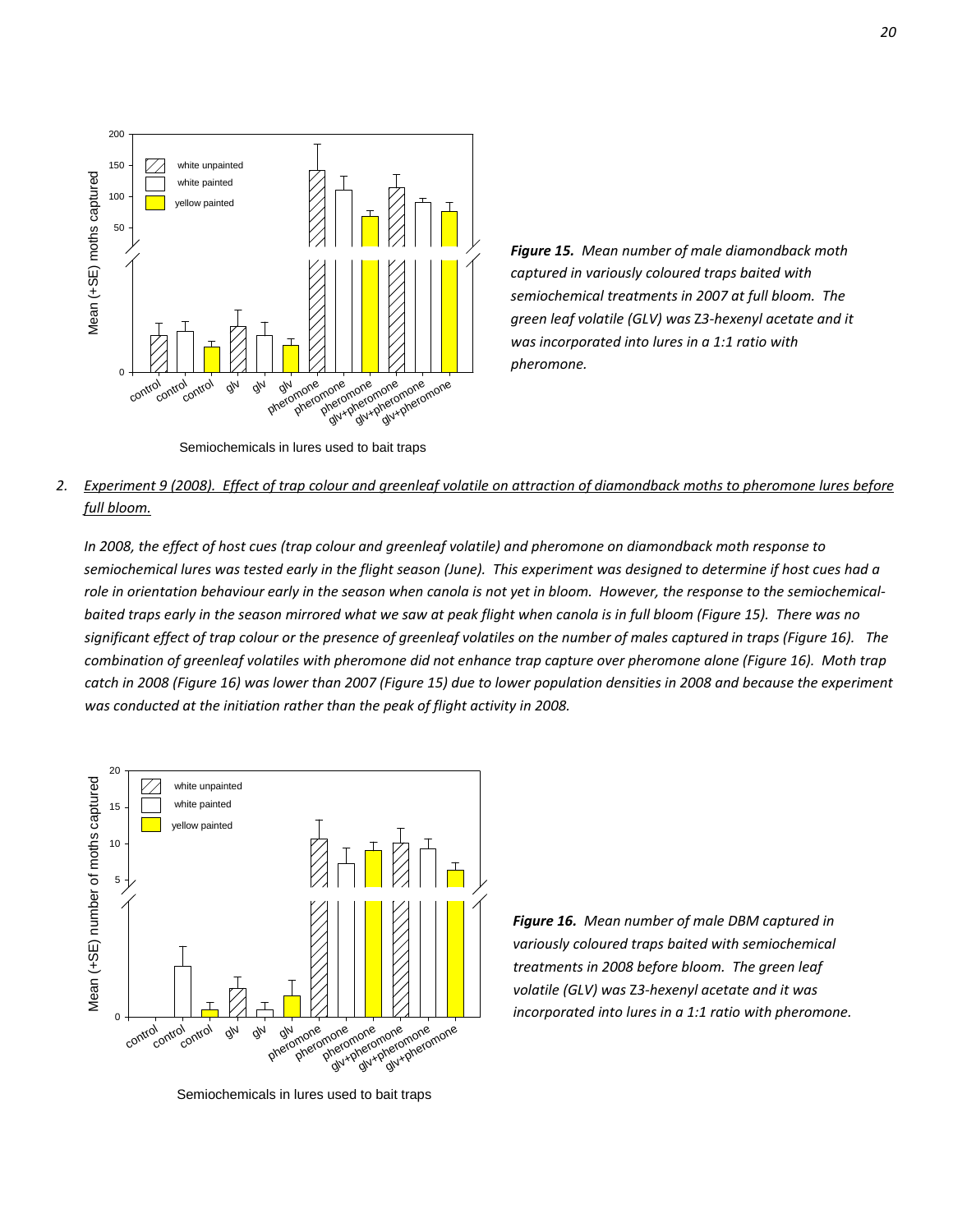### 3. Experiment 10 (2008). Effect of greenleaf volatile dose on attraction of diamondback moths to pheromone lures.

There was no effect of the addition of the greenleaf volatile Z3-hexenyl acetate at doses ranging from 10-10000µg on the attractiveness of pheromone lures to diamondback moths (Figure 17). All semiochemical-baited lures were significantly more attractive than the solvent control but there was no difference in attractiveness among semiochemical treatments (Figure 17).



<sup>b</sup> *Figure 17. Mean number of male diamondback moths captured in traps baited with semiochemical treatments in 2008. The green leaf volatile (GLV) was* Z*3‐hexenyl acetate and it was incorporated into lures at various ratios with pheromone. . Bars with the same letters are not significantly different (Student Newman Keul's test, P>0.05)*

### *Effect of pheromone trap height on season‐long trap capture of diamondback moths*

1. Experiment 11 (2008). Effect of trap height on season-long trap capture of male diamondback moths in pheromone-baited *traps.*

There was a significant effect of trap height on the number of male diamondback moths captured in pheromone-baited traps (F=8.994, P<0.001). Traps positioned at the industry standard of 2 m off the ground captured significantly fewer diamondback moths than traps positioned at 50 cm or traps that were moved over time to remain at the same height as the canopy, which caught a statistically similar number of moths (Figure 18). Not surprisingly, there was a significant effect of time of season on *moth trap catch (F=26.510, P<0.001).*



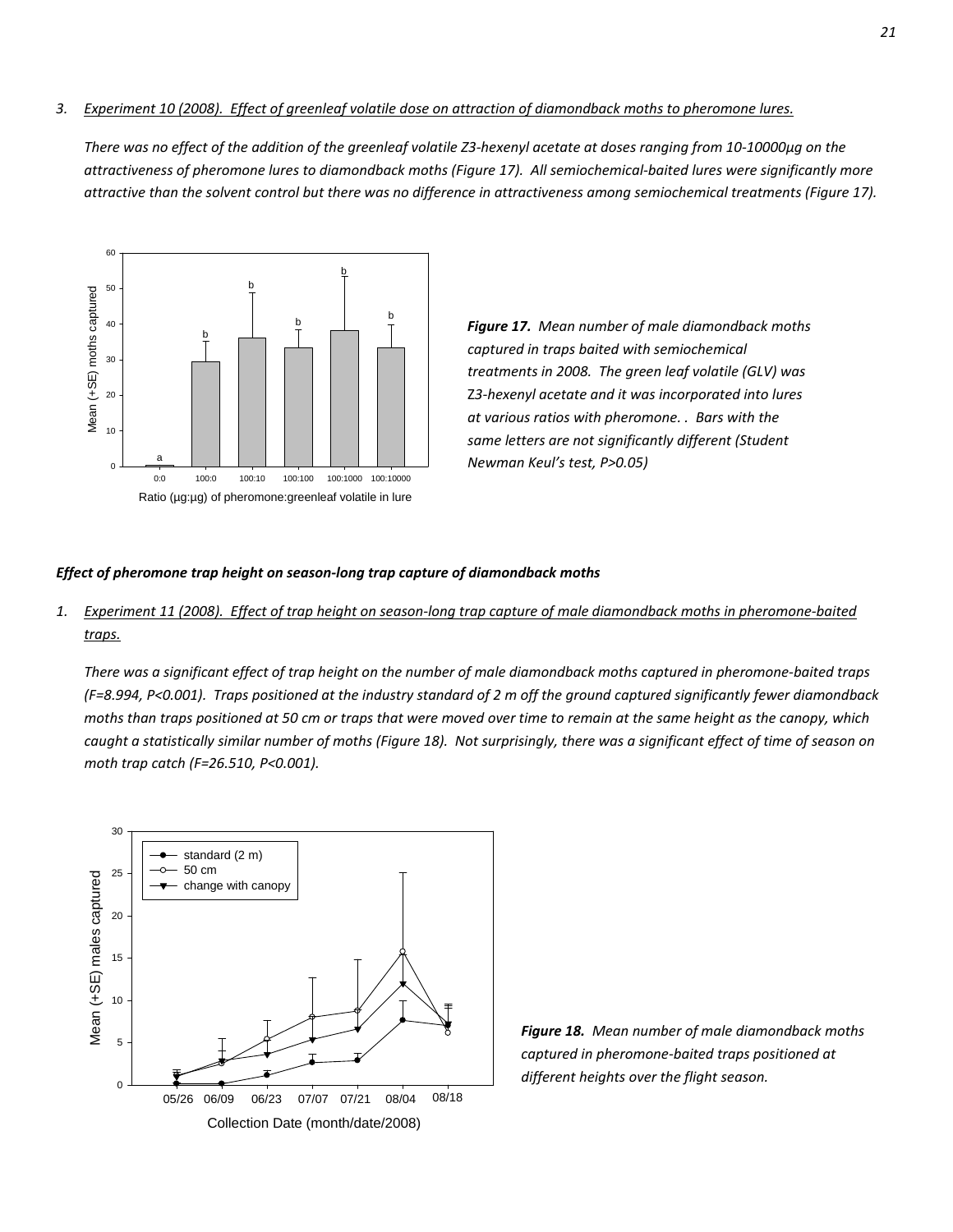### *Conclusions:*

- 1. Pheromone blends with the Z11-16:Acetate component as the major pheromone component are more attractive than pheromone blends with the Z11-16:Aldehyde component as the major pheromone component. All the commercial lures we *have tested release Z11‐16:Aldehyde as the major component.*
- 2. The pheromone blend used commercially in PheroTech lures is more attractive to male moths when it is released from grey rubber septa, as compared to red rubber septa. This may be because a lower aldehyde: acetate ratio is released from grey *rubber septa.*
- 3. As we saw in Chapter 1, pheromone lures that have been aged in the field are more attractive to diamondback moths than *fresh lures.*
- 4. The pheromone dose currently used in PheroTech lures (100 µg) is the most attractive dose to male diamondback moths.
- 5. The addition of host cues (trap colour and greenleaf volatile) did not enhance the attractiveness of pheromone-baited traps *when tested early in the season or during full bloom.*
- 6. The greenleaf volatile tested, Z3-hexenyl acetate, did not enhance the attractiveness of the pheromone lure at any of the *tested doses.*
- 7. Traps positioned at 50 cm above the ground or moved with the crop canopy height captured more male diamondback moths than traps positioned at 2 m above the ground. The 2 m height is currently the industry standard in the Prairie Pheromone *Monitoring Network.*

# *Chapter 3. Development of a pheromonebased monitoring system to predict larval densities of diamondback moth in canola*

### *Methods and Materials:*

The capability of pheromone-baited traps to predict larval densities was tested at 15 field sites in southern-central Alberta in 2007 and 2008 (Figure 19). The commercially available lure from PheroTech (now ConTech) that is currently used in the Prairie Pheromone Monitoring Network was used to bait traps. Three and six traps were erected at each site in the beginning of May in 2007 and 2008. Traps were monitored every 2 weeks until the middle of August. Throughout the monitoring period lures were changed at six-week intervals in 2007 and at three and six week intervals (n=3 each per site) in 2008. After adult diamondback moth presence was detected in pheromone-baited traps, larvae were sampled at each site every two weeks. Larval samples were obtained by harvesting 50 canola plants per site per sampling date. Plants were transported from the field to the laboratory and dipped in ethanol to *remove insects. Larval number and development stage were noted.*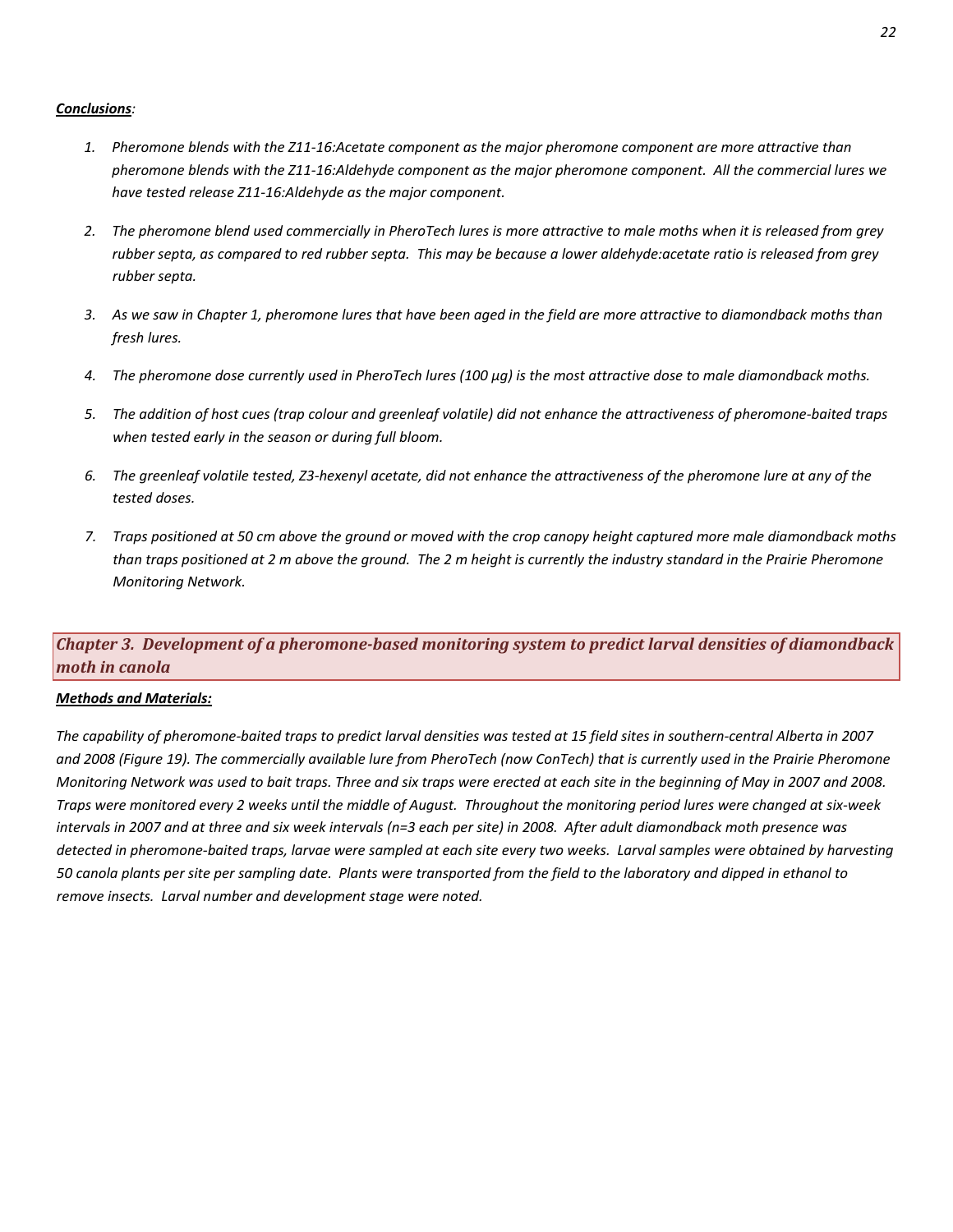

### *Results:*

In 2007, when Alberta experienced moderate densities of diamondback moth, season-long capture of males in pheromone-baited traps did significantly predict the number of immatures sampled at these same sites (Figure 20). In 2008, when densities were low throughout the province, there was no significant relationship between the number of male moths captured in pheromone-baited traps and immature subsequently sampled at sites (Figure 21). Immatures sampled throughout the season were in varying stages of *development indicating that multiple generations occur over the field season (Figure 22).*



*Figure 20. Relationship between male moths captured in pheromone‐baited traps and the number of immatures sampled at each site in 2007.*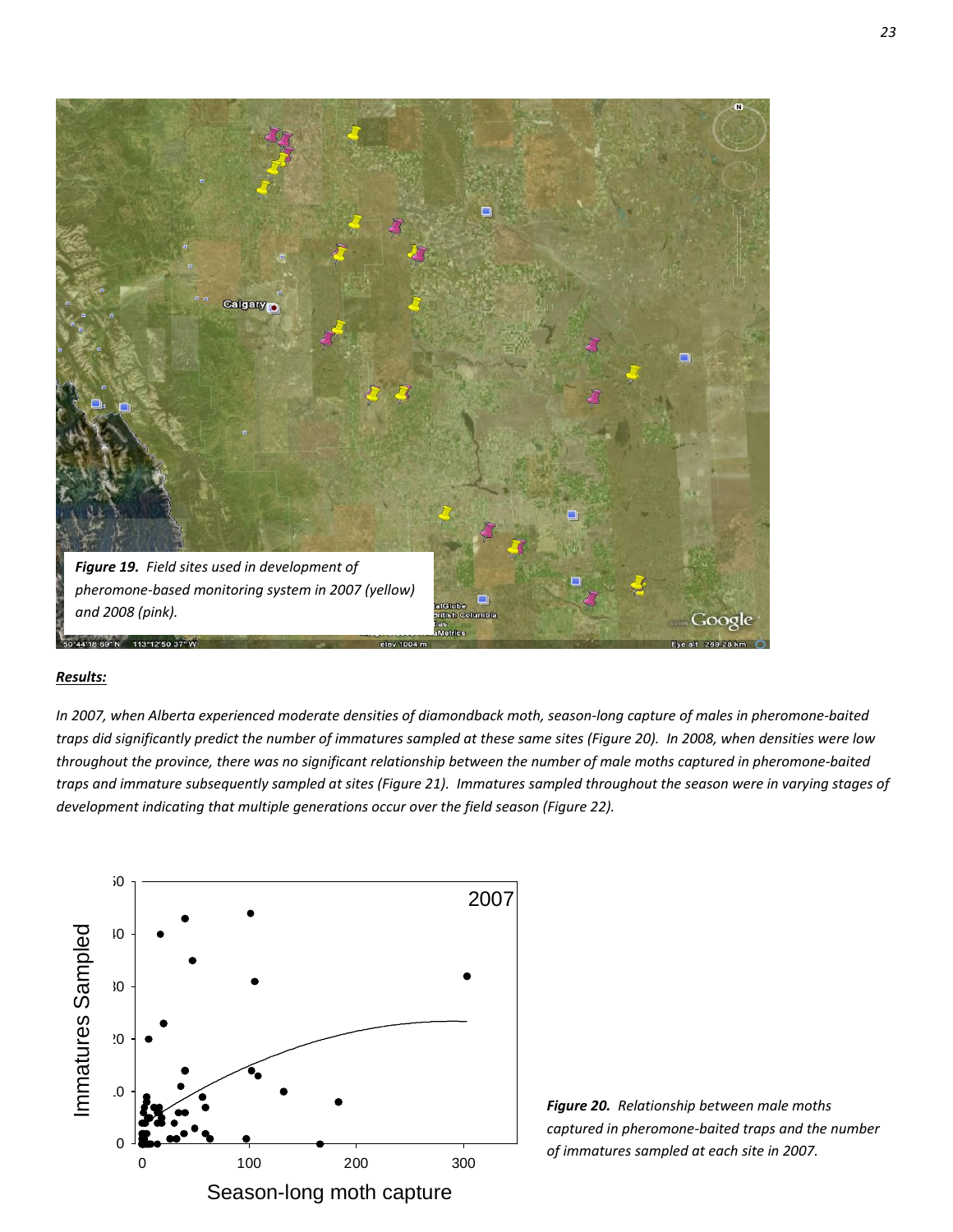



*Figure 22. Distribution of immature stages in samples of 50m canola plants per site during the monitoring periods in 2007 (a) and 2008 (b). Not all sites had immatures present at each sample date.*



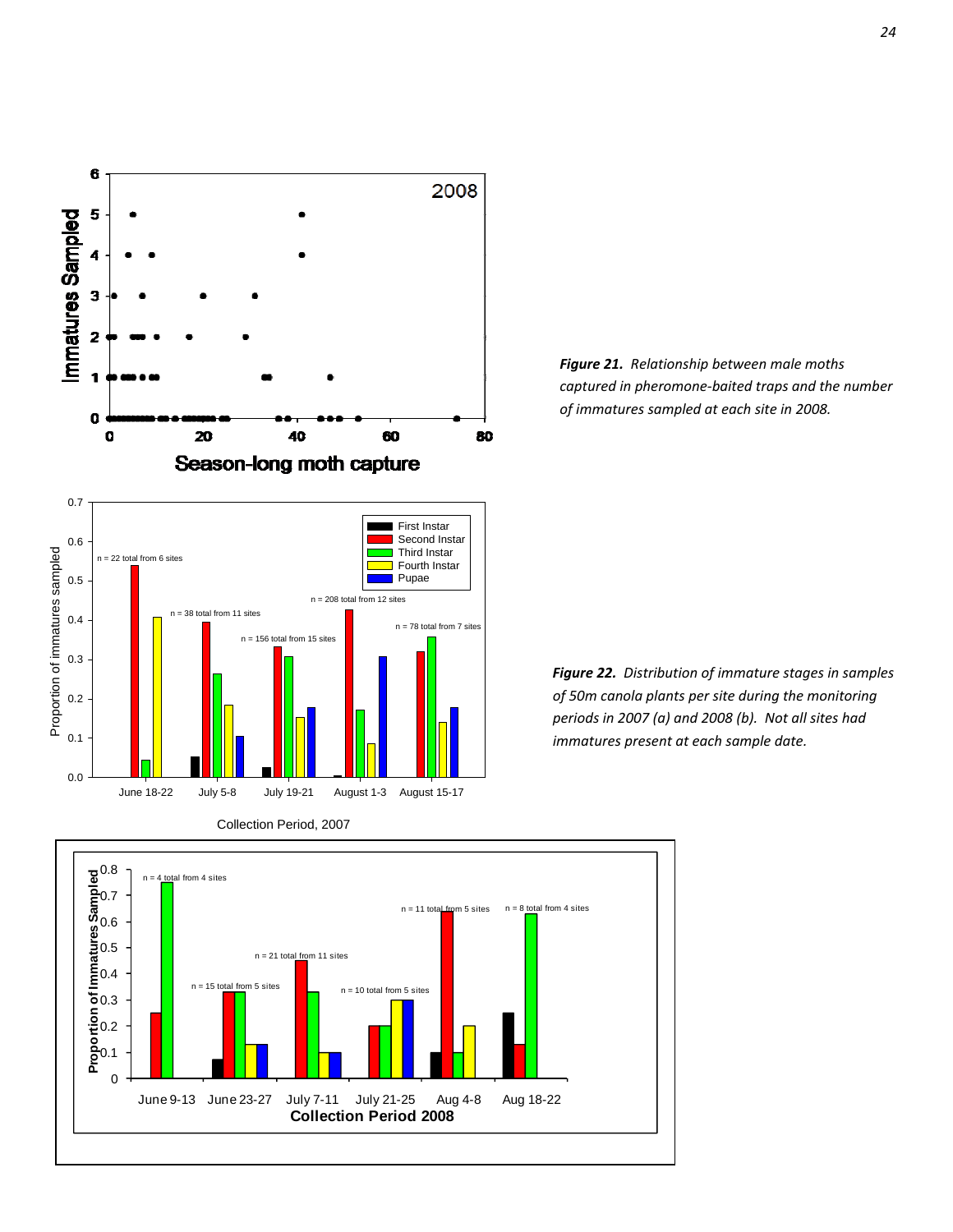### *Conclusions:*

- 1. Trap capture in pheromone-baited traps at moderate population densities can be used to predict larval densities in the field.
- 2. Trap capture in pheromone-baited traps at low population densities did not predict larval densities in the field.
- 3. There are overlapping immature stages in the field throughout the field season, suggesting multiple generations of *diamondback moth throughout the season.*

### *Chapter 4. Concluding Discussion and Recommendations*

*The overall objective of this research was to develop a semiochemical‐based monitoring system for diamondback moth on canola in western Canada. Our research evaluated various commercial lures that are* currently available to producers and determined the best lure type, age, and position in which to use these tools in the field. In addition, we tested other pheromone blends with various ratios of the known pheromone *components with and without the addition a greenleaf volatile. Finally, this research evaluated the potential of diamondback moth trap capture in traps baited with commercially‐available pheromone lures to predict larval infestation in canola in Alberta.*

### *Major Findings:*

- 1. Lures from APT (now APTIV) and PheroTech (now Contech) were consistently the most attractive of the five commercial lures tested in field experiments in canola and these lures had a lower pheromone release rate than the less attractive lures.
- *2. Older lures (both PheroTech and APT) are more attractive to male diamondback moths.*
- 3. Although traps baited with lures from PheroTech and APT captured the most male diamondback moths of the commercially *available lures tested, they were not as attractive as calling virgin female diamondback moths.*
- 4. Pheromone blends with the Z11-16:Acetate component as the major pheromone component are more attractive than pheromone blends with the Z11-16:Aldehyde component as the major pheromone component. All the commercial lures we *have tested release Z11‐16:Aldehyde as the major component.*
- 5. The pheromone blend used commercially in PheroTech lures is more attractive to male moths when it is released from grey *rubber septa, as compared to red rubber septa.*
- 6. The pheromone dose currently used in PheroTech lures (100 µg) is the most attractive dose to male diamondback moths.
- 7. The addition of host cues (trap colour and greenleaf volatile) did not enhance the attractiveness of pheromone-baited traps *when tested early in the season or during full bloom.*
- 8. Traps positioned at 50 cm above the ground or moved with the crop canopy height captured more male diamondback moths than traps positioned at 2 m above the ground. The 2 m height is currently the industry standard in the Prairie Pheromone *Monitoring Network.*
- 9. Pheromone-baited traps can be used to predict larval densities in the field, but this was only successful at moderate *population densities.*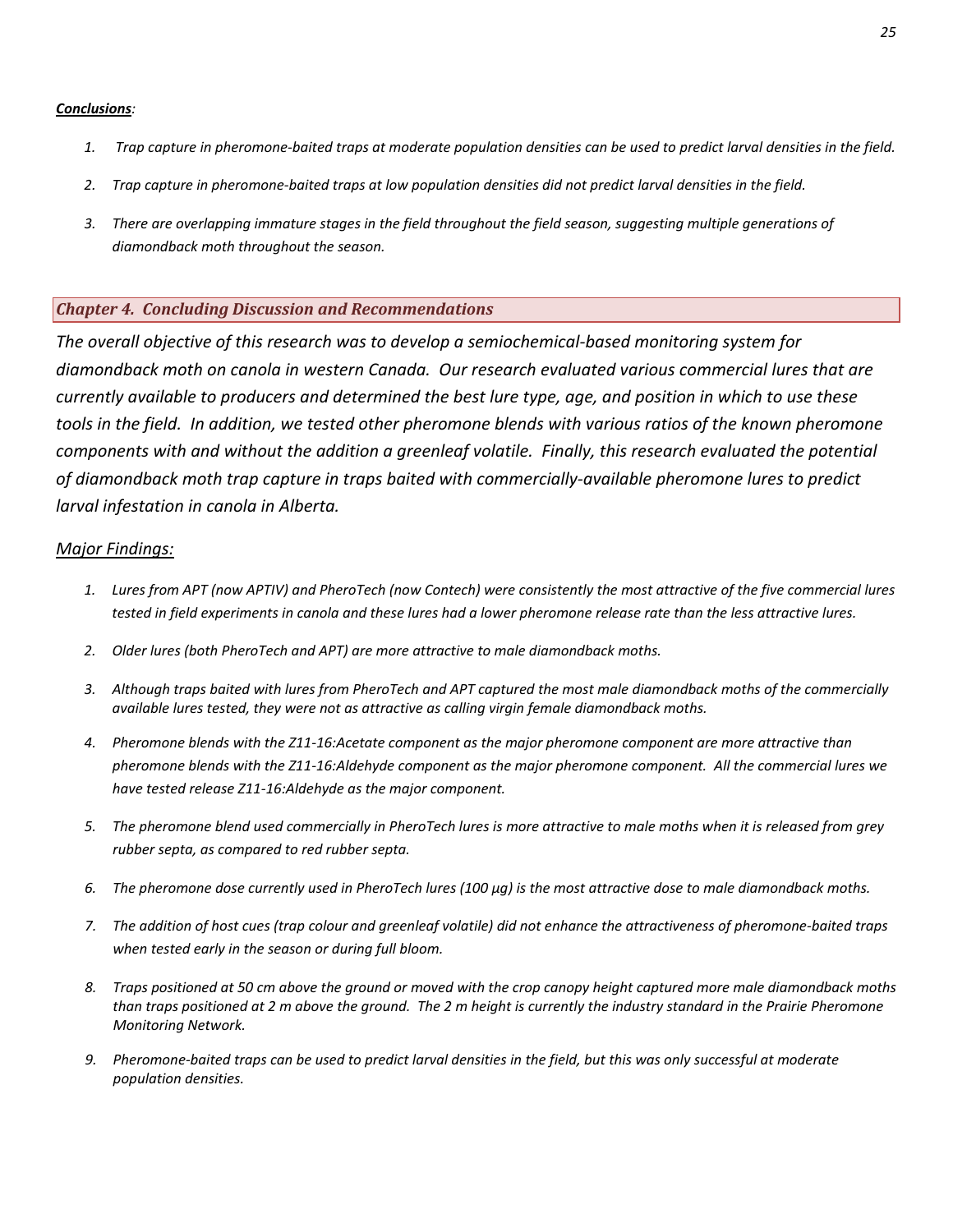### *Recommendations:*

- 1. PheroTech (now ConTech) lures were consistently among the most attractive of the commercial lures and their continued *use in the Prairie Pheromone Monitoring Network is recommended.*
- 2. Lures should be rotated on a 6-week rotation schedule and not on the 3-week rotation schedule as is currently used in the *Prairie Pheromone Monitoring Network.*
- 3. ConTech should dispense pheromone into grey rather than red rubber septa to improve the attractiveness of their product.
- 4. Producers should position traps at a height of 50 cm along the crop edge instead of the 2m height that is currently the *standard used in the Prairie Pheromone Monitoring Network.*
- 5. Development of a new pheromone blend that has the acetate as the major component should be the topic of future research and commercialization in collaboration with ConTech. All of the tested commercial lures release pheromone blends with the aldehyde as the major component and even the most attractive commercial lures are not as attractive as calling virgin *females.*
- 6. Producers are encouraged to use pheromone-baited traps to monitor diamondback moth flight and this information can predict expected larval densities in their crop. However, further research is needed to develop an economic threshold based *on moth trap counts and continued larval sampling after moths are detected in traps is recommended.*